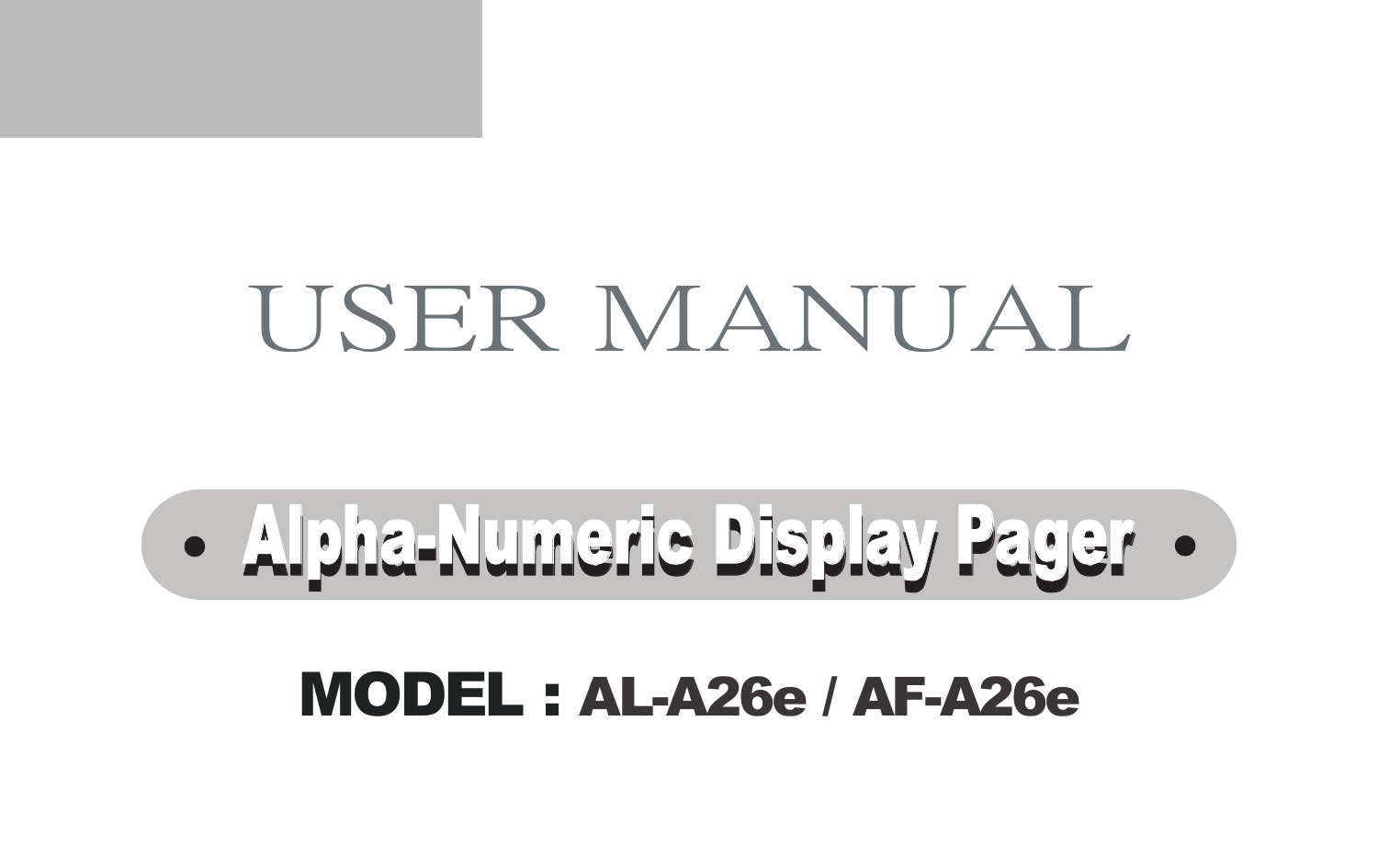|                               | 1              |
|-------------------------------|----------------|
|                               | $2 - 3$        |
|                               | 4              |
|                               | $5 - 20$       |
|                               | 5              |
|                               | 6              |
|                               | $\overline{7}$ |
|                               | 8              |
|                               | 9              |
| Move to Message Memo          | 10             |
|                               | 11             |
|                               | 13             |
|                               | 14             |
|                               | 15             |
|                               | 16             |
|                               | 17             |
| Setting Zoom In Or Zoom Out   | 19             |
|                               | 20             |
|                               | 21             |
| Reading Personal Message      | 22             |
|                               | 23             |
|                               | 24             |
| Error Message / Battery Gauge | 25             |
|                               | 26             |
|                               | 27             |

# **CONTENTS**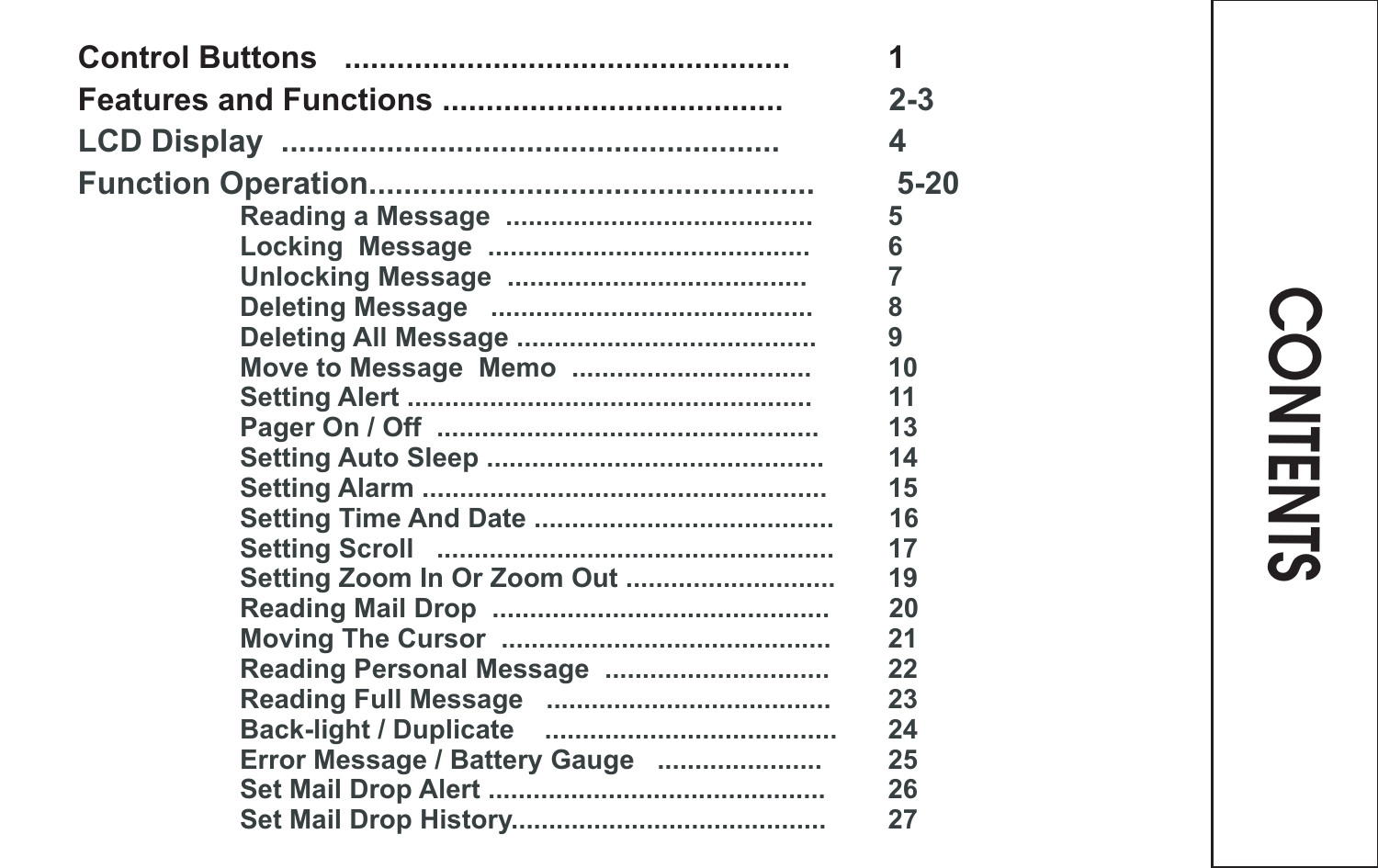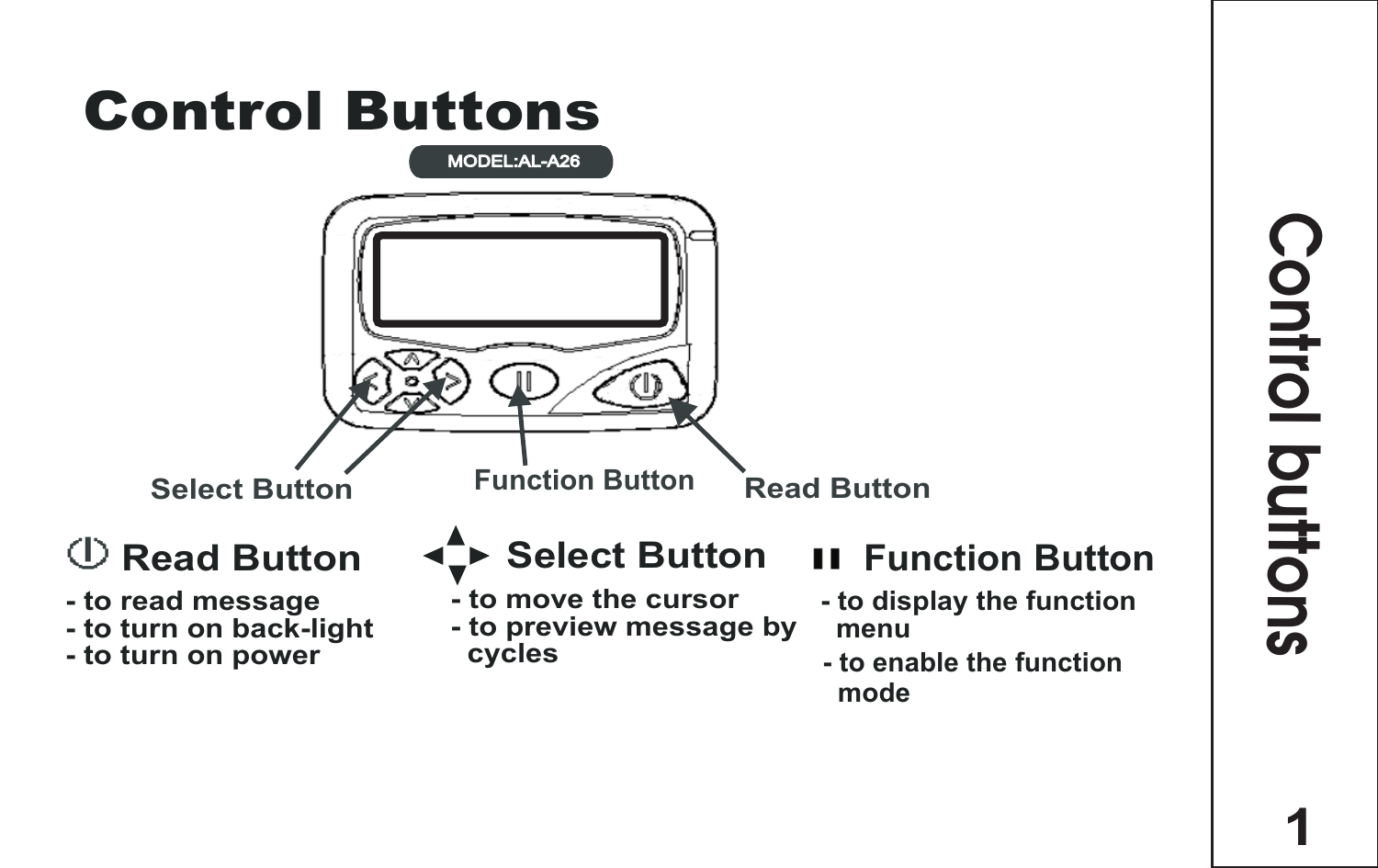## **Features and Functions**

- 7 **4-Line , 84 English Alpha Character Memory**
- 7 **Easy-To-Read Back-Lit Display**
- 7 **Up To Memory Capacity 259,056 Characters.**
- 7 **16 Memory Slots + Message Full 10 sets**
- 7 **Personal Message Memory : 20 sets** , **Mail Drop Available**
- 7 **Show Time Of Day And Date**
- 7 **User Selectable 12 / 24 Hour Clock**
- 7 **Message Date And Time Stamping**
- 7 **Incomplete Massage-In Indication**
- 7 **Duplicate Message Indicator**
- 7 **Locks Important Message (Up To 10 Sets)**
- 7 **All Or Individual Message Delete**
- 7 **Unread Message Indicator , Reminder Alert**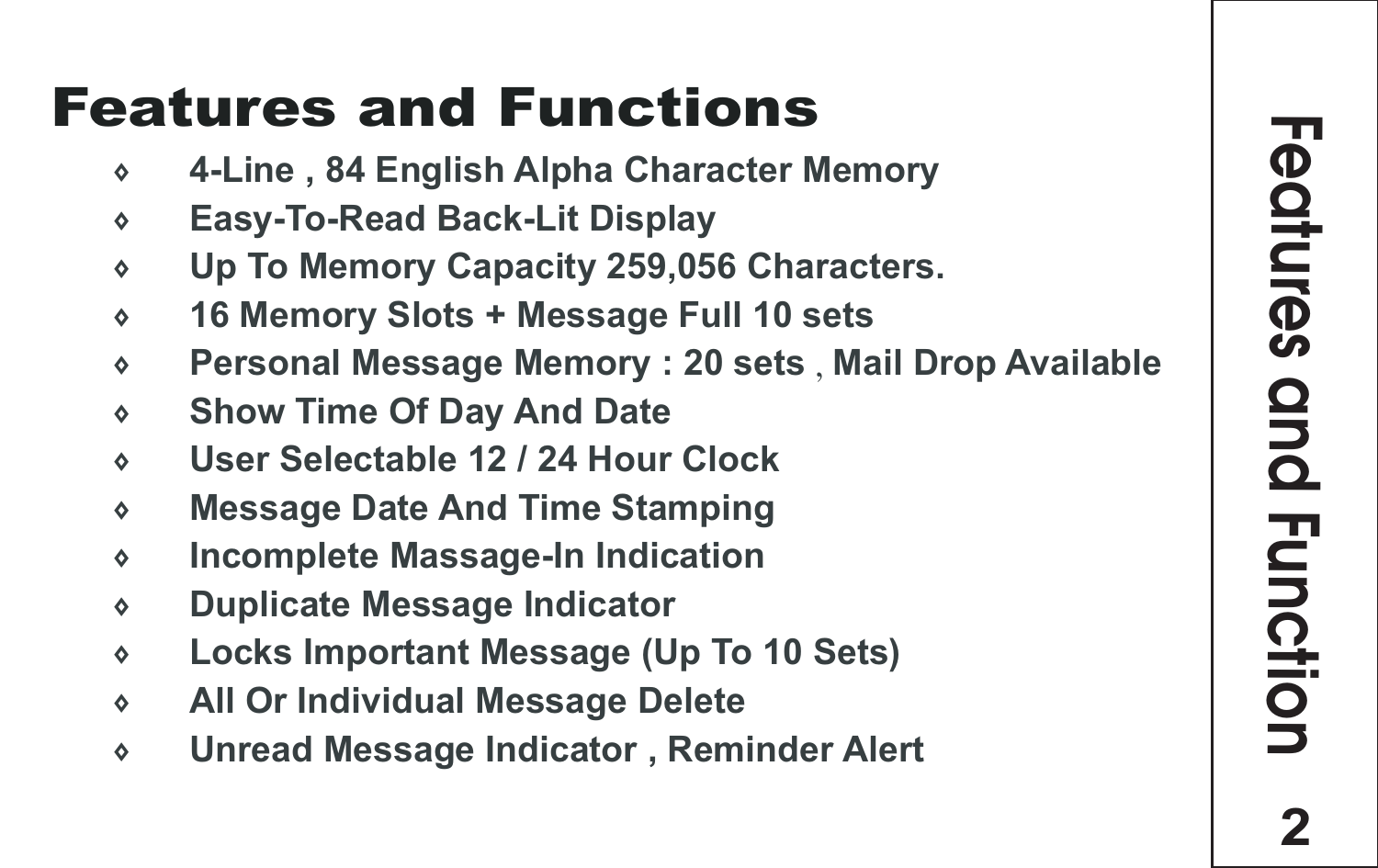- 7 **Low Battery Alert , Low Battery Indicator**
- 7 **Zoom The Display To Enlarge Message For Easy Read Ability**
- 7 **Message Full Indication , Message Full Auto Storage**
- 7 **Message Preview For A Quick Look At Each Message**
- 7 **Message Move to Memo ( User selectable )**
- 7 **Service Area Indication**
- 7 **5 Built-In Alarm Clocks**
- 7 **4 Beep Alerts / Silent Vibration / Silent then Beep / 8 Musical / Sleep Mode**
- 7 **Private Time For The Ability To Turn Off All Pager Alerts During Pre-Selected Times**
- 7 **Mail Drop Alerts**
- 7 **Save Message When Off And When Changing Battery**
- 7 **Selectable Auto Scroll Speed; Fast, Middle, Slow, or Off**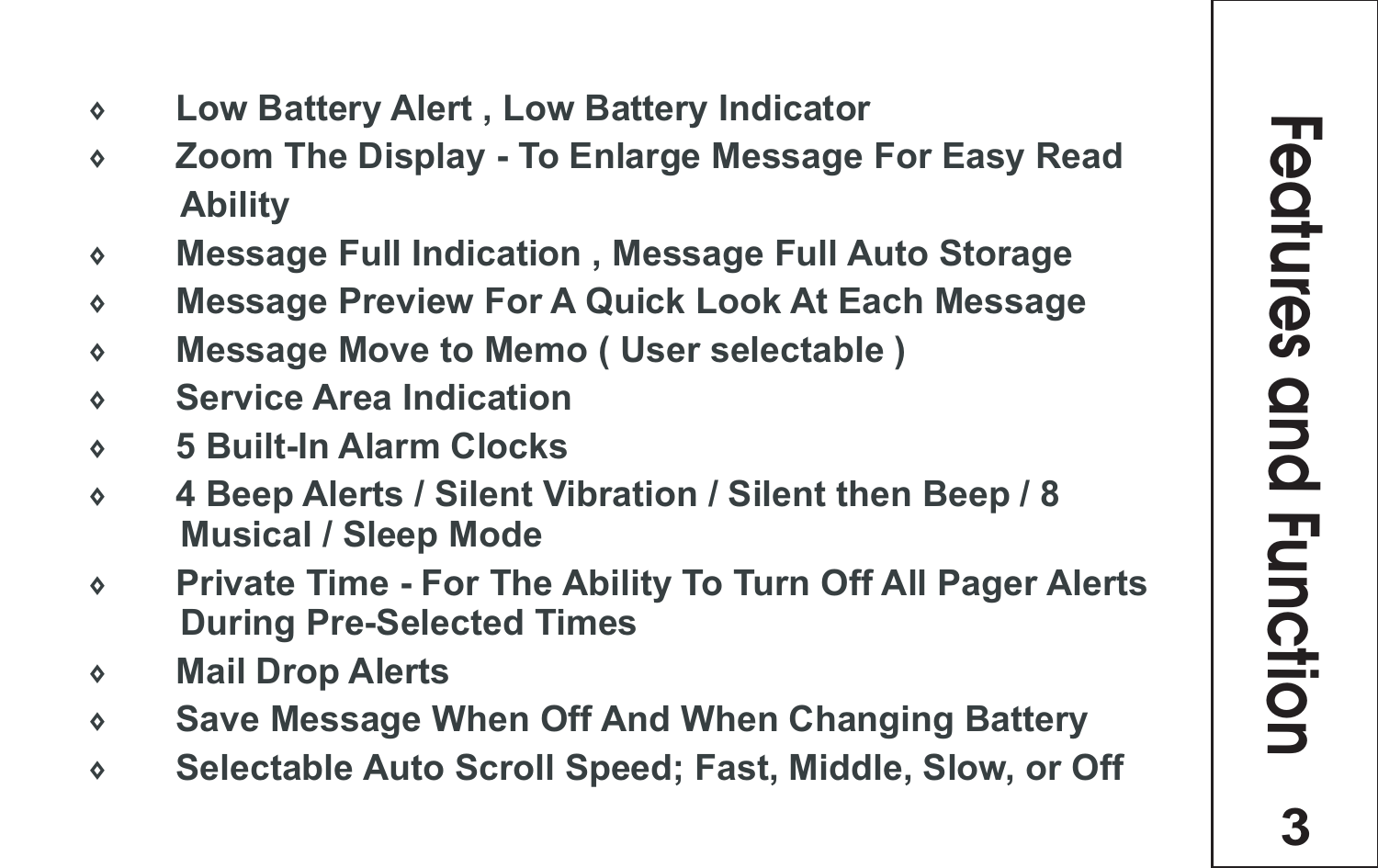# LCD Display



- **POWER ON INDICATOR**
- **MUSIC ALERT**
- **BEEP ALERT**
- **AUTO SLEEP INDICATOR**
- **ALARM INDICATOR**
- **AUTO SCROLL INDICATOR**
- **BATTERY CAPACITY**
- **OUT OF RANGE INDICATOR**
- **ERROR MESSAGE**
- **DUPLICATE MESSAGE**
- **MAIL DROP MESSAGE**
- **MEMO MESSAGE**
- **INDICATOR**
- Pager Status Symbols Message Status Symbols Function Menu Symbols
	- **MESSAGE IN MEMORY**
	- **MESSAGE SELECTING**
	- **MESSAGE LOCK IN MEMORY**
	- **MESSAGE LOCK SELECTING**
	- **PERSONAL MESSAGE**
	- **FULL MESSAGE**
	- **PERSONAL MESSAGE SELECTING**
	- **FULL MESSAGE** 
		- **SELECTING**
	- **MAILDROP IN MEMORY** ×
	- **MAILDROP SELECTING**
	- **DUPLICATE MESSAGE**

## **UP OR ESCAPE**

- **CLERT**
- **PAGER OFF**
- **SET AUTO SLEEP**
- **A** SET ALARM
- **SET TIME**
- **SET SCROLL**
- **ZOOM IN / ZOOM OUT**
- **MESSAGE LOCK**
- **MESSAGE DELETE**
- П **DELETE ALL**
- **MOVE TO MEMO**
- **MAIL DROP ALERT** Þ
- **HISTORY**

## $\overline{\Omega}$ <u>ದ</u>್ D D ਹ  $\overline{\mathbf{o}}$  $\prec$

**4**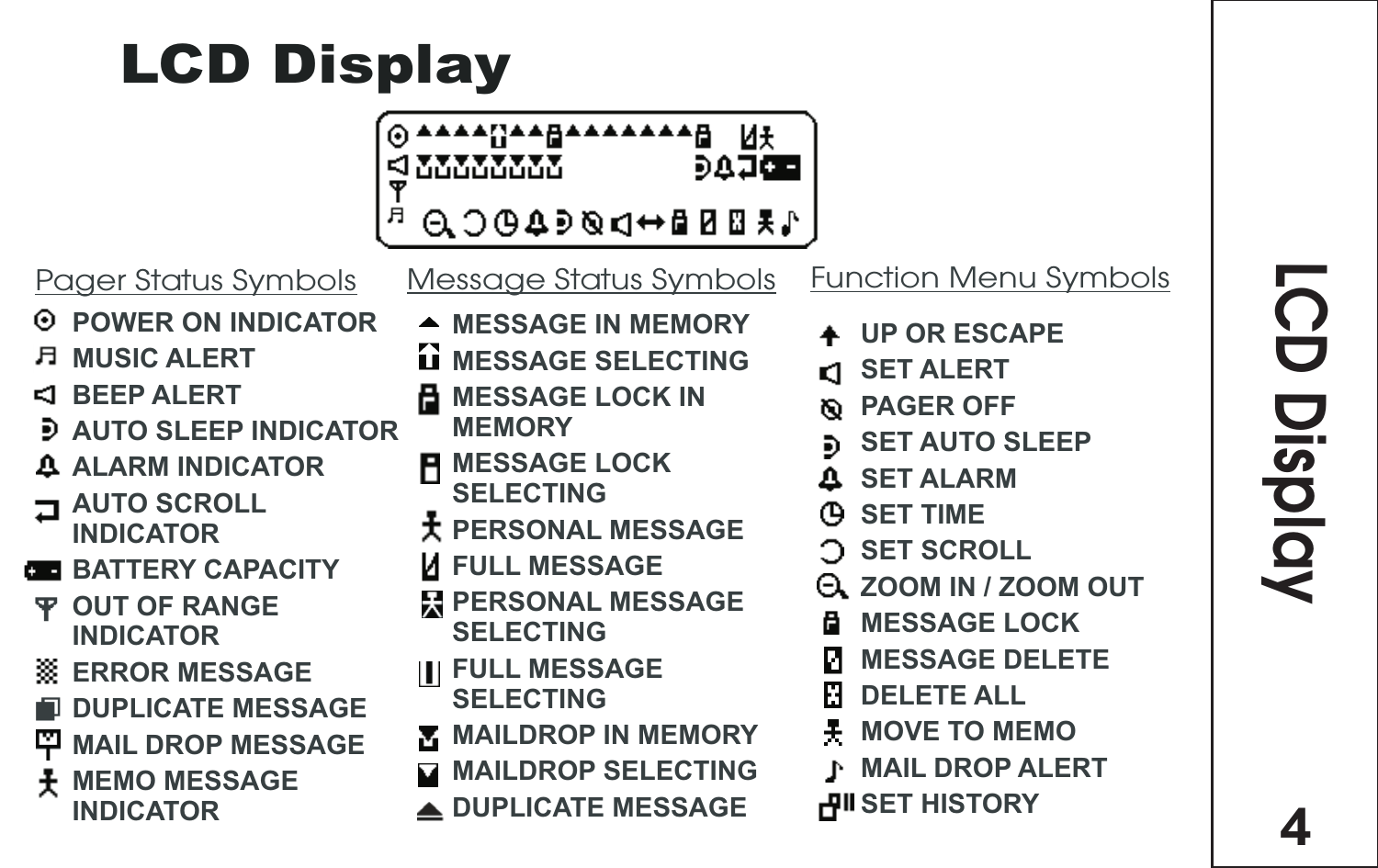## Receiving And Reading Your Message

- A flashing ▲ symbol indicates **you have a message that has not been read.(The symbol mail drop shows on screen by flashing).**
- **Press < or ►, to preview the message.**
- **Press**  $\oplus$  **to display your message.** Press  $\circledcirc$  again, to **view the next screen.**
- If you have set " Auto Scroll " **, your pager will scroll through your message screen by screen**

| ॱ▲▲▲▲ <sub>Ω</sub> ▲▲ <sub>@</sub> ▲▲▲▲▲▲▲<br>mana man |           |  |
|--------------------------------------------------------|-----------|--|
| 12:35PM                                                | 4715798 I |  |





06:Pls Call818-707856  $\odot$ ă 7. Roger

 $[1112:50 P M]$  $4/12$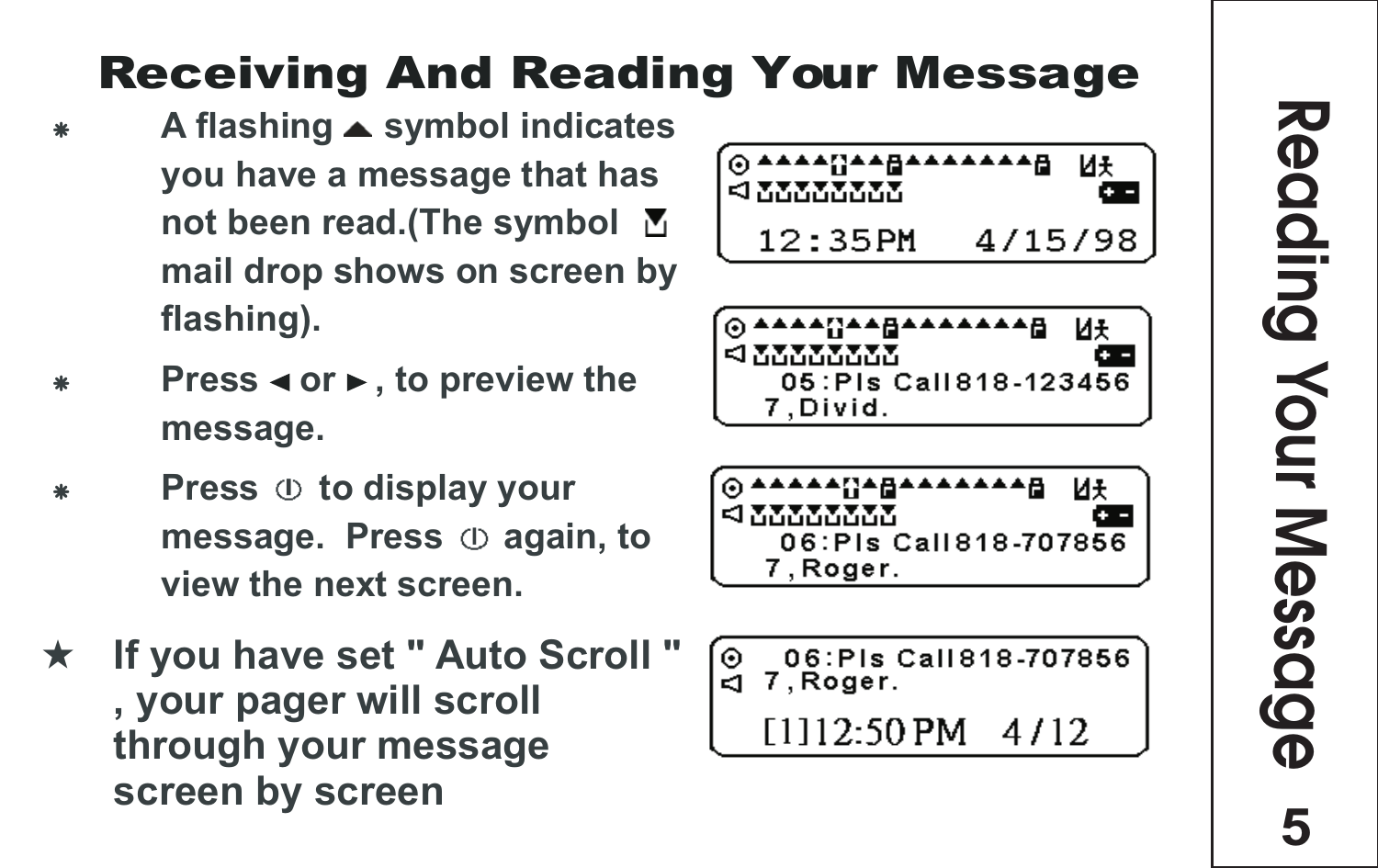## **Locking Messages**

- **Press < or ► , to move the cursor to the desired flashing symbol .**
- **Press ii then press < or ► to select the desired message to lock.**
- Press  $\overline{\mathbf{u}}$  to lock the message.
- The symbol "**d**" is displayed, **indicating the status of the message in memory .**

| *∸8<br>Иł<br>ESCAPE            |
|--------------------------------|
| QO@4⊅®q#@08₹                   |
|                                |
| ∙∸⊟<br>Иł                      |
| q,                             |
| <b>MESSAGE LOCK</b>            |
| <b>€ 29 ♦ ↑↑ ♦ ♦ ♦ ♦ ♦ ♦ ♦</b> |
|                                |
| И₹<br>٠в                       |
| ⊲                              |
| 12:35PM<br>4/15/98             |

Locking Message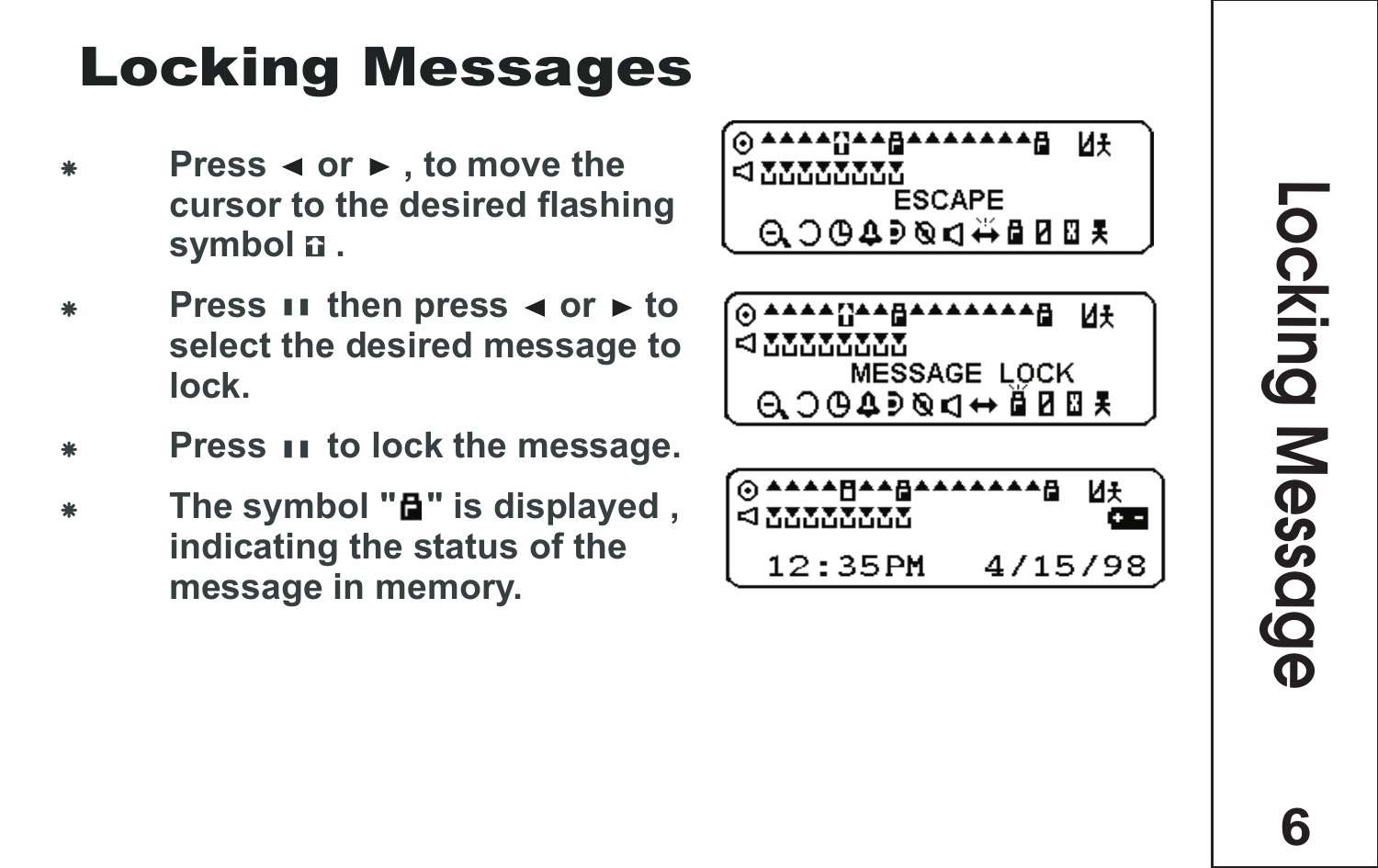## Unlocking Messages

- **Press < or ►, to move the cursor to the lock message to unlock.**
- **Press**  $\mathbf{u}$ , then, press  $\blacktriangleleft$  or  $\blacktriangleright$ , **to " MESSAGE UNLOCK " Mode.**
- **Press II** , to unlock the **message.**



Unlocking Message **7**Un ol ck ni g Message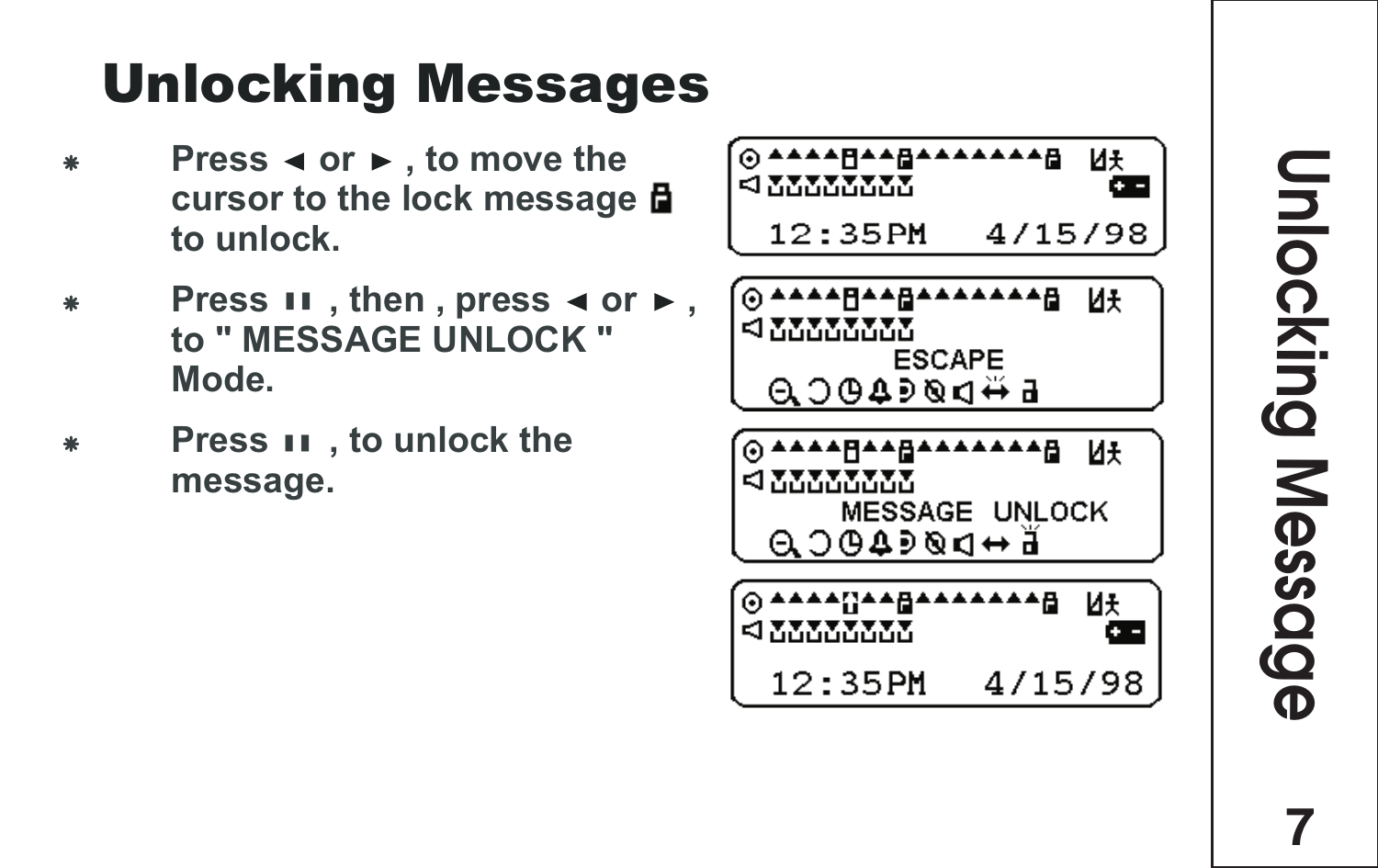## Deleting Messages

- **Press**  $\triangleleft$  **or**  $\triangleright$  **to move the cursor to select the message you desire. Press (b) to read the message.**
- **Press II then press < or > to display " MESSAGE DELETE " Mode.**
- When " MESSAGE DELETE " **is displayed on the screen , press II to show " MESSAGE DELETE ? " on the screen , If you want to delete then press to delete the message. If you**  do not want, press  $\circlearrowright$  to quit.

05: Pls Call 818-123456 7 Divid. Ā  $[1112:30$  PM  $4112$ 

05: Pls Call 818-123456 la 7. Divid. MESSAGE DELETE 4 8 Ŭ

05: Pls Call 818-123456 a z Divid.

MESSAGE DELETE ?



**Beleting Message** as **Deleting Message**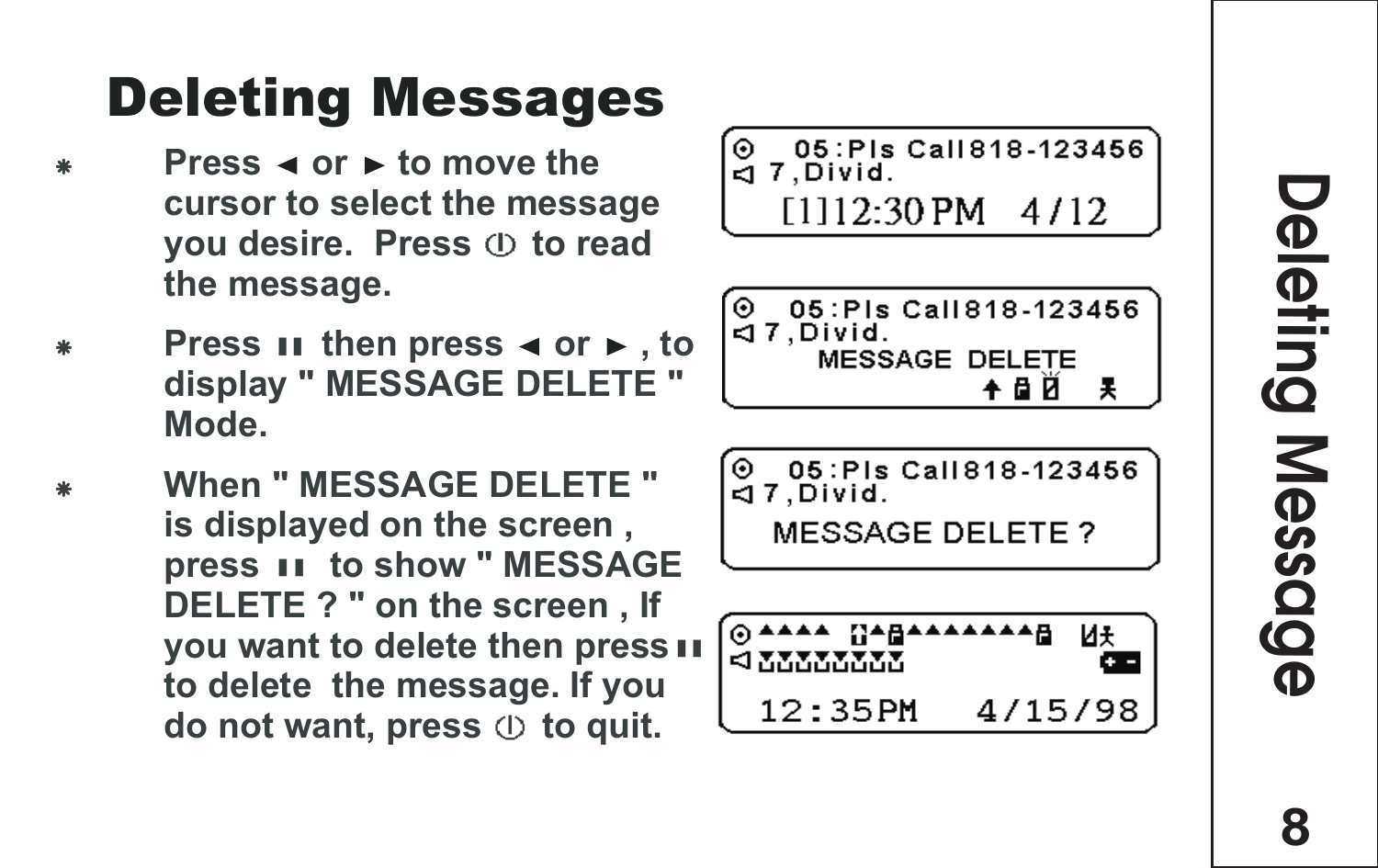## Deleting All Messages

**( All unlocked and the read messages )**

- $*$ **Press II then press**  $\triangleleft$  **or**  $\triangleright$ **. to " DELETE ALL " Mode .**
- **Press to show " DELETE ALL ? " on the screen. If you want to delete all messages**  then press  $\boldsymbol{\mathsf{u}}$  . all unlocked **and the read messages are deleted. If you do not want**  then press  $\oplus$  to quit.



ወ  $\overline{\Phi}$  $\, = \,$ **Deleting All M** essage

**9**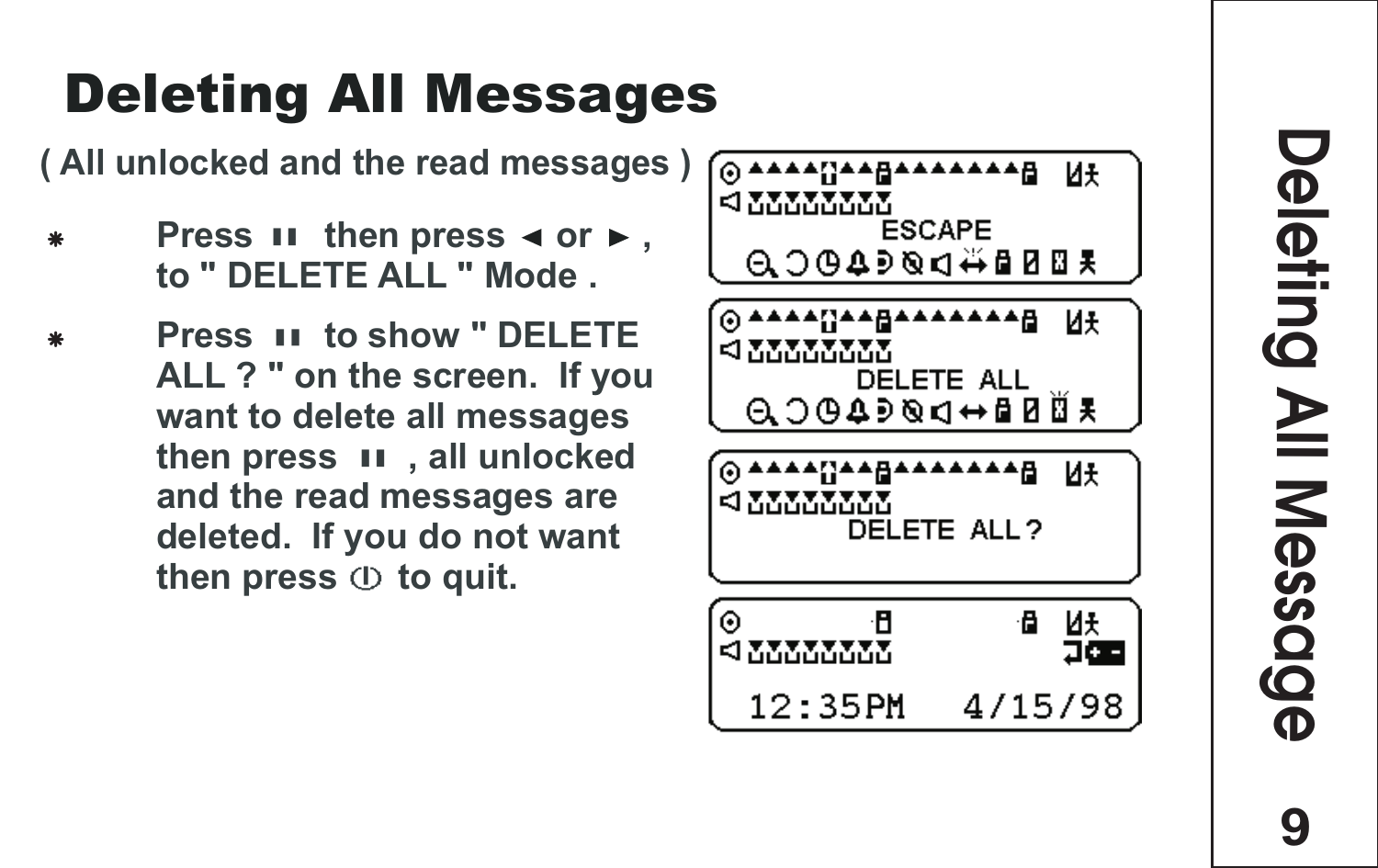## Mo ve Message To Memo

- **Press**  $\triangleleft$  **or**  $\triangleright$  , to move the **cursor to the desired storing message.** Press  $\textbf{H}$  to read the **message.**
- **Press**  $\circledcirc$  then press  $\triangleleft$  or  $\triangleright$ , to **move to " MOVE TO MEMO ".**
- **Press II**, to move the flashing **icon message automatically into your memo mail .**

| ٠8<br>Иŧ<br>ESCAPE<br>A 3049®⊄ <del>Ä</del> 805€    |
|-----------------------------------------------------|
| ***5<br>иғ<br>MOVE TO MEMO<br>A 3 ® 4 ↔ ® ⊄ 4 ® ® £ |
| ۰A<br>И£<br>4/15/98<br>12.35PM                      |

Move Message To Memo **0**Move Message To Memo**1**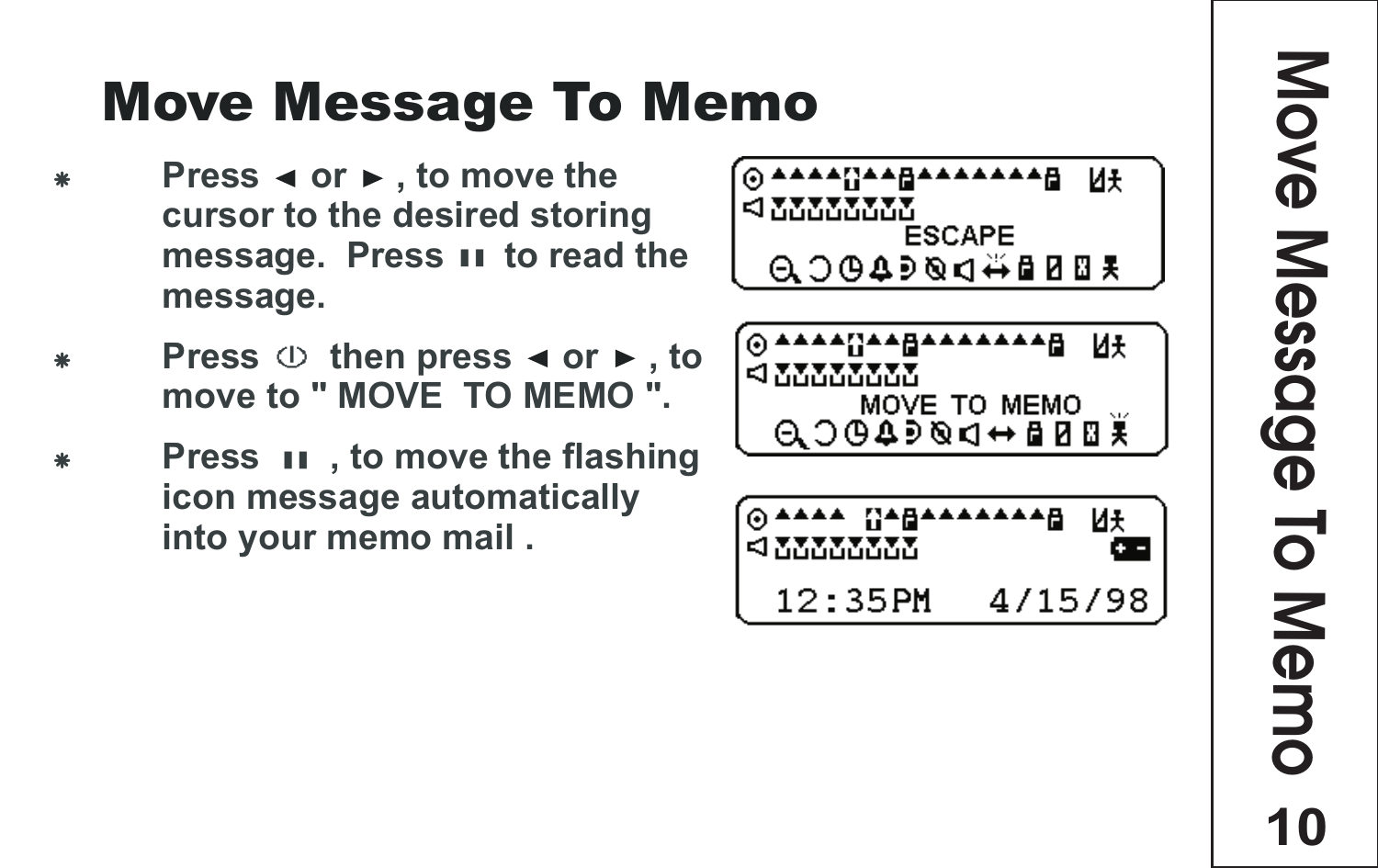## Setting Alert

- **Press II**, then, press < or  $\triangleright$ **once to display " SET ALERT " Mode .**
- **Press II. to enable "SET ALERT".**
- **Press A or**  $\blacktriangledown$  **, to move the cursor to the desired alarm mode .(Alert <b>d** / Musical **F** / Vibration **A** / Sleep **a** are **optional )**
- Press < or ►, to move to the **cursor to the desired tone or music .**



**မ**  $\vec{\mathsf{s}}$  $\overline{\mathbf{0}}$ tting Alert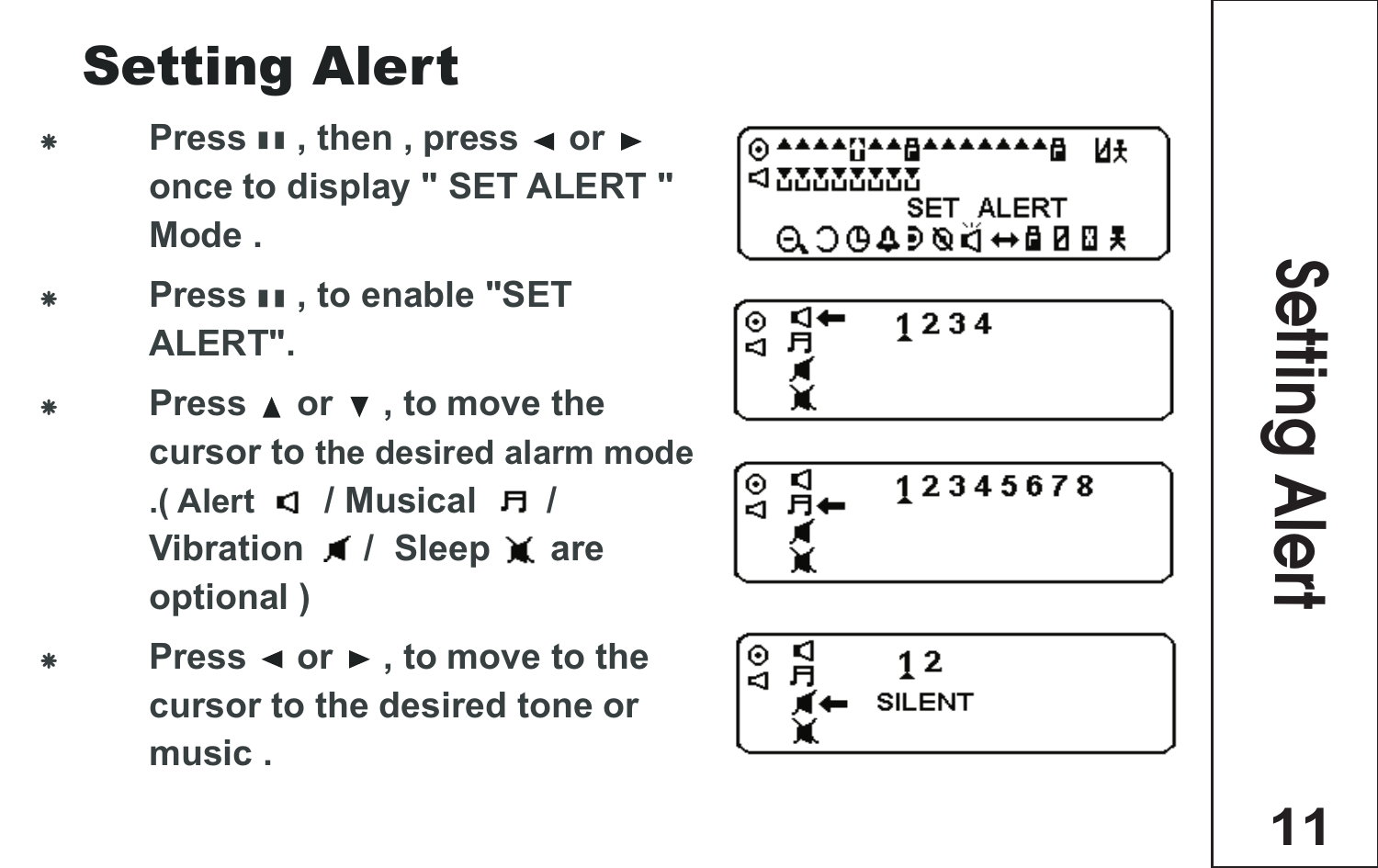- **Press II setting the alert** is completed. Press  $\oplus$  to **quit.**
- F **The or symbol is displayed if the message receiver is in the audible or musical mode .**
- The  $\leq$  or  $\overline{H}$  symbol won't **display on screen if the receiver is in the silent mode or sleep mode.**

$$
\begin{array}{c}\n\begin{array}{c}\n\odot & 1 \\
\odot & 1 \\
\hline\n\end{array} \\
\bullet & \text{SLENT THEN BEEP} \\
\hline\n\end{array}
$$

$$
\begin{array}{c}\n\circ \mathbf{q} \\
\downarrow \\
\hline\n\mathbf{q} \\
\hline\n\mathbf{M} \leftarrow \text{SLEEP}\n\end{array}
$$

$$
\begin{bmatrix}\n\frac{\text{0}}{4} & \text{0} & \text{0} & \text{0} & \text{0} & \text{0} \\
\frac{1}{2} & \text{0} & \text{0} & \text{0} & \text{0} & \text{0} \\
\frac{1}{2} & \text{0} & \text{0} & \text{0} & \text{0} & \text{0} & \text{0}\n\end{bmatrix}
$$

Se t ni el rt t g A

**1 2**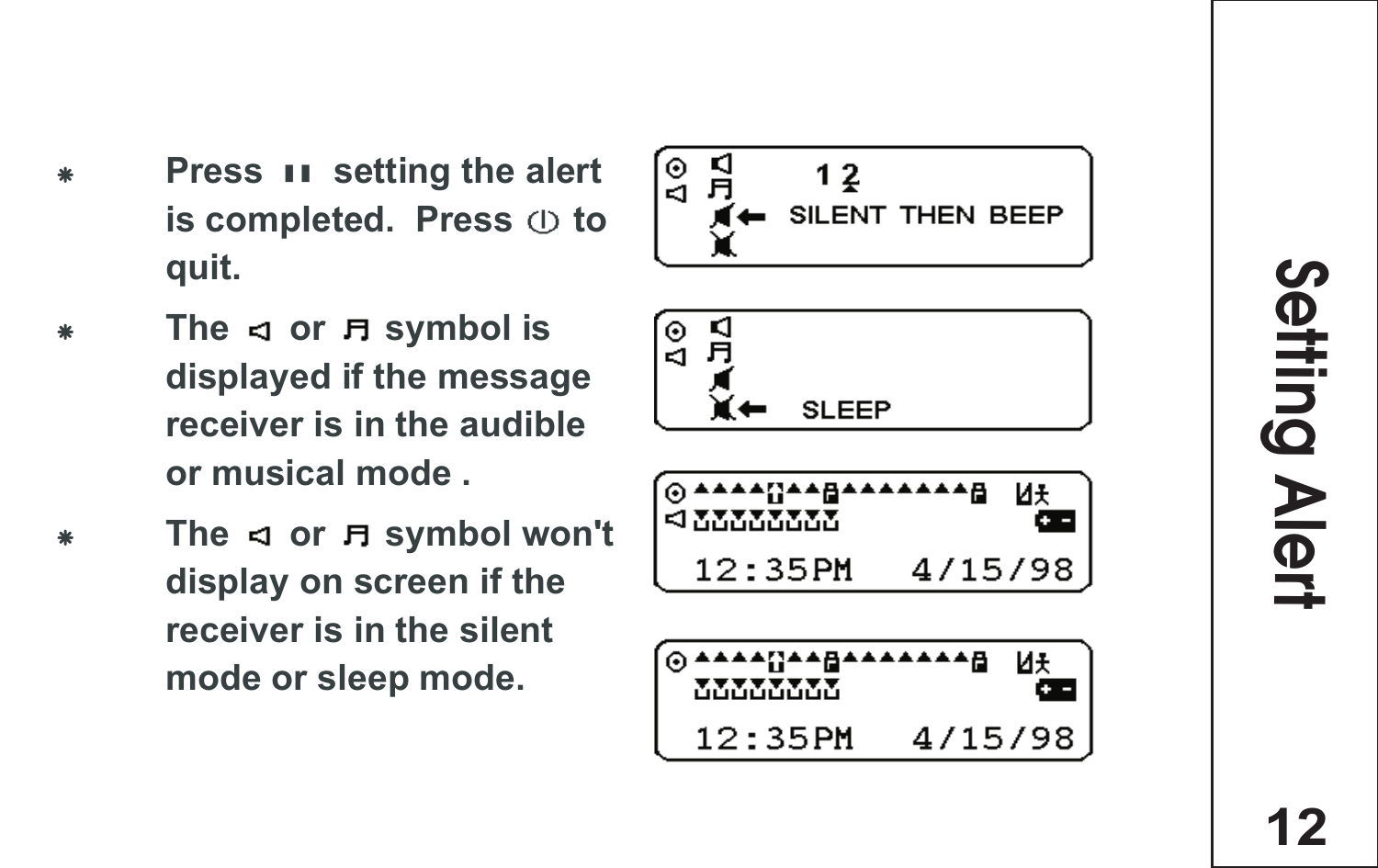## Turning Your P ager Of f

- **Press II**, then, press < or  $\triangleright$ **, to " PAGER OFF " mode.**
- **Press II. till " PAGER OFF? " appears on the screen.**
- **Press II**, to turn the pager **off .**
- After turning your pager off, **the screen will be empty .**
- **Press**  $\circledcirc$ **, to turn the pager power on.**



**1 3** Sett 3  $\boldsymbol{\Omega}$ **The** Pager Off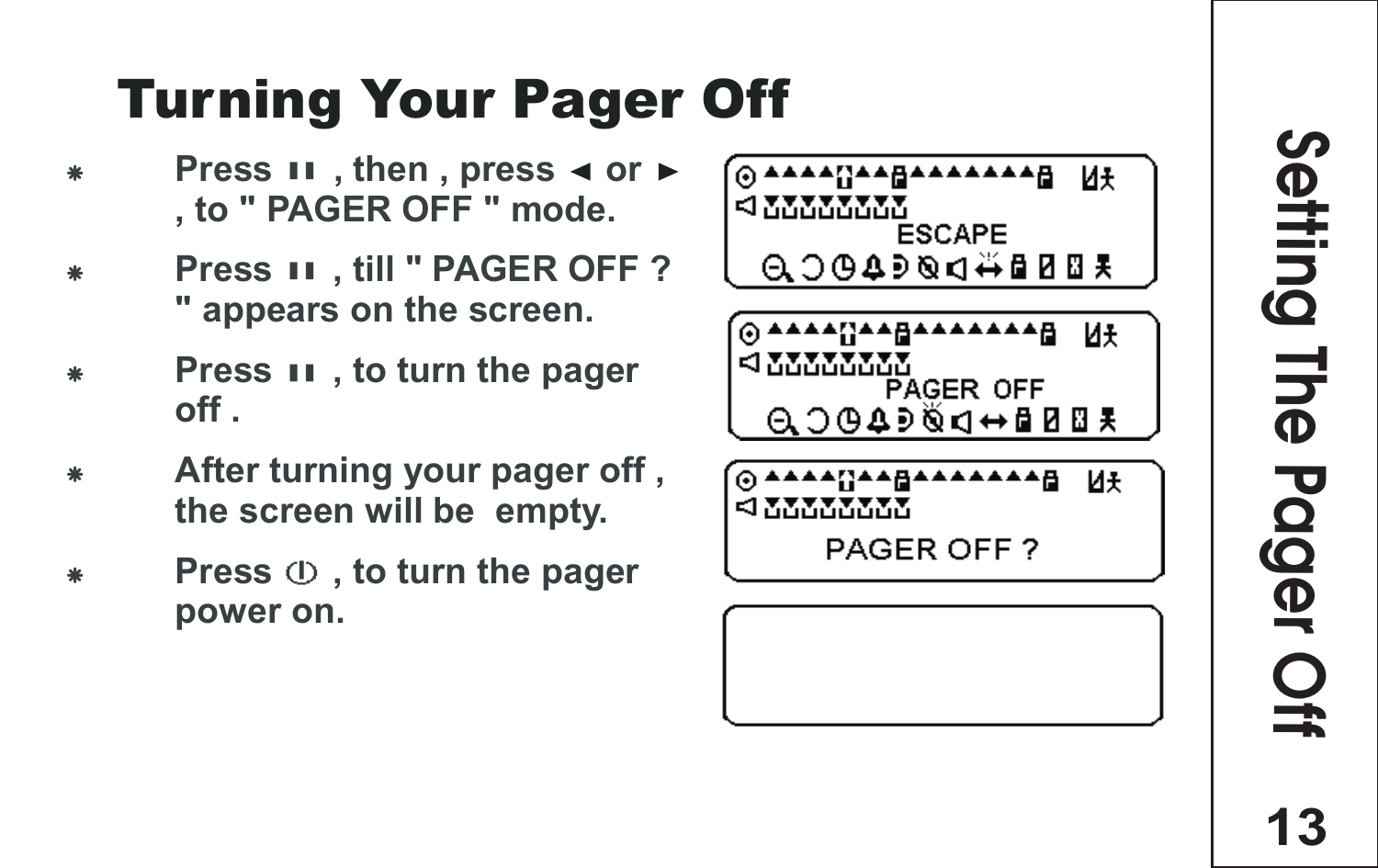## **Setting Auto Sleep**

- **Press II. then, press < or**  $\triangleright$  **to display " Auto Sleep " mode.**
- **Press II. to enable " Auto Sleep Set " Mode.**
- **Press A or**  $\blacktriangledown$  **to select "open" or** "close" (symbol  $\rightarrow$  or  $-$  ) and adjust the digits, press  $\triangleleft$  or  $\triangleright$  for **moving the cursor .**
- **Press II setting auto sleep mode is completed. The screen returns to stand-by status.**
- F **is displayed when the Auto Sleep mode is set.**
- The enable  $\overline{z}$  symbol **indicates your pager is during setting status.**



Setting **4**Selting Auto Sleep **Auto Sleep**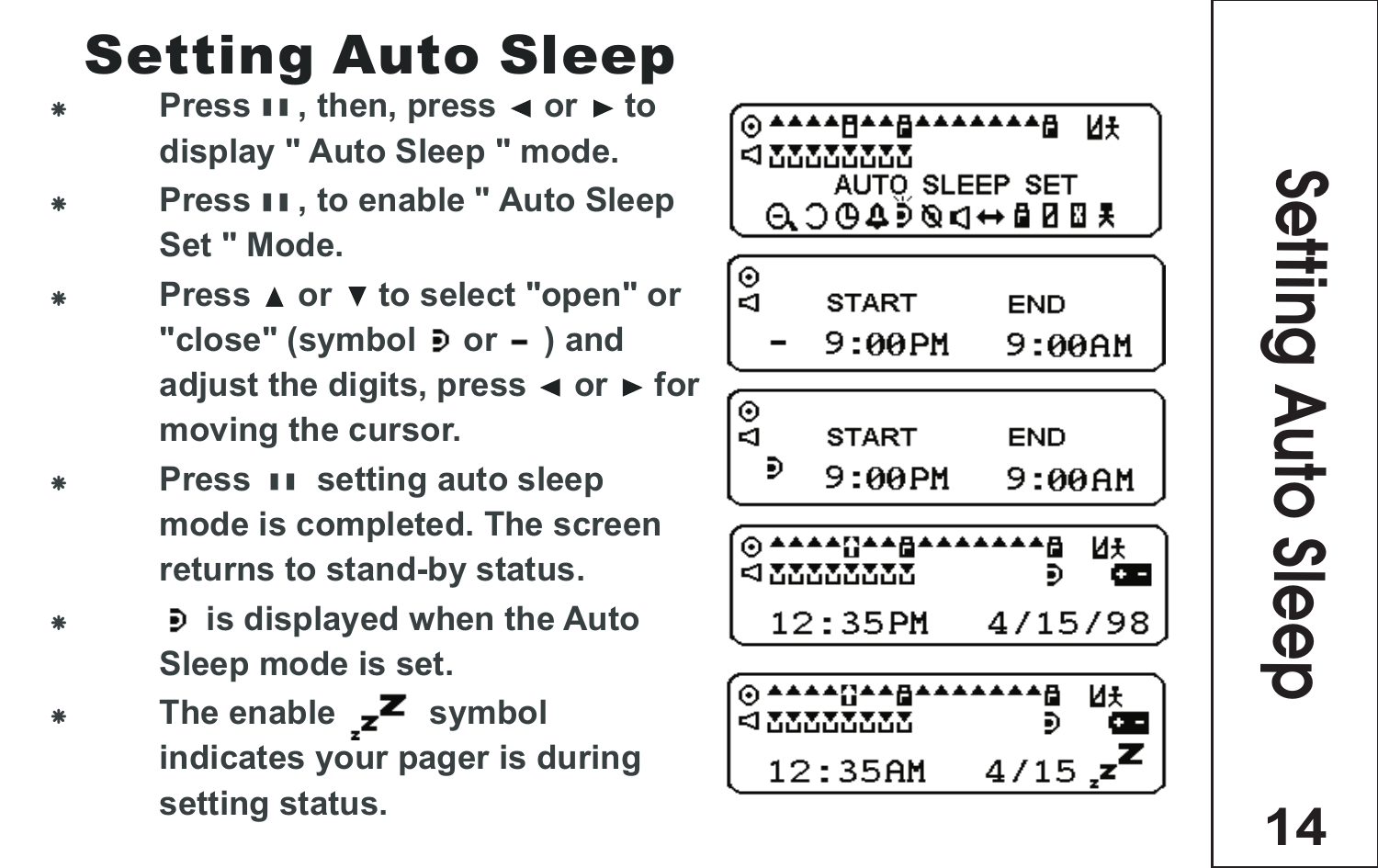# Setting Alarm **5**<br>Seffing<br>Algrin<br> **15**

## Setting Alarm ( 5 alarms )

- **Press II**, then, press < or  $\triangleright$ **to "SET ALARM "Mode.**
- 
- **Press II**, to enable.<br>**Press < or > to move the cursor.**
- **Press** ▲ or ▼, to set the alarm **status either alarm enabled , alarm disabled or set time.**
- **Press II setting the alarm is** completed. Press (b) to quit.

ИŦ <1 MMMMMM SET ALARM  $\begin{bmatrix} \odot \\ \hdash \end{bmatrix}$  ALARM SET  $111 \& 12.00 AM$ 6) ALARM SET  $12:00 \,\mathrm{AM}$  $[1]$ **Δ**  $\sigma$ \*\*\*\*\*\*\*\*\*\*\*\*\*\* ИŦ **ELMAMMAM** œ 12:35PM 4/15/98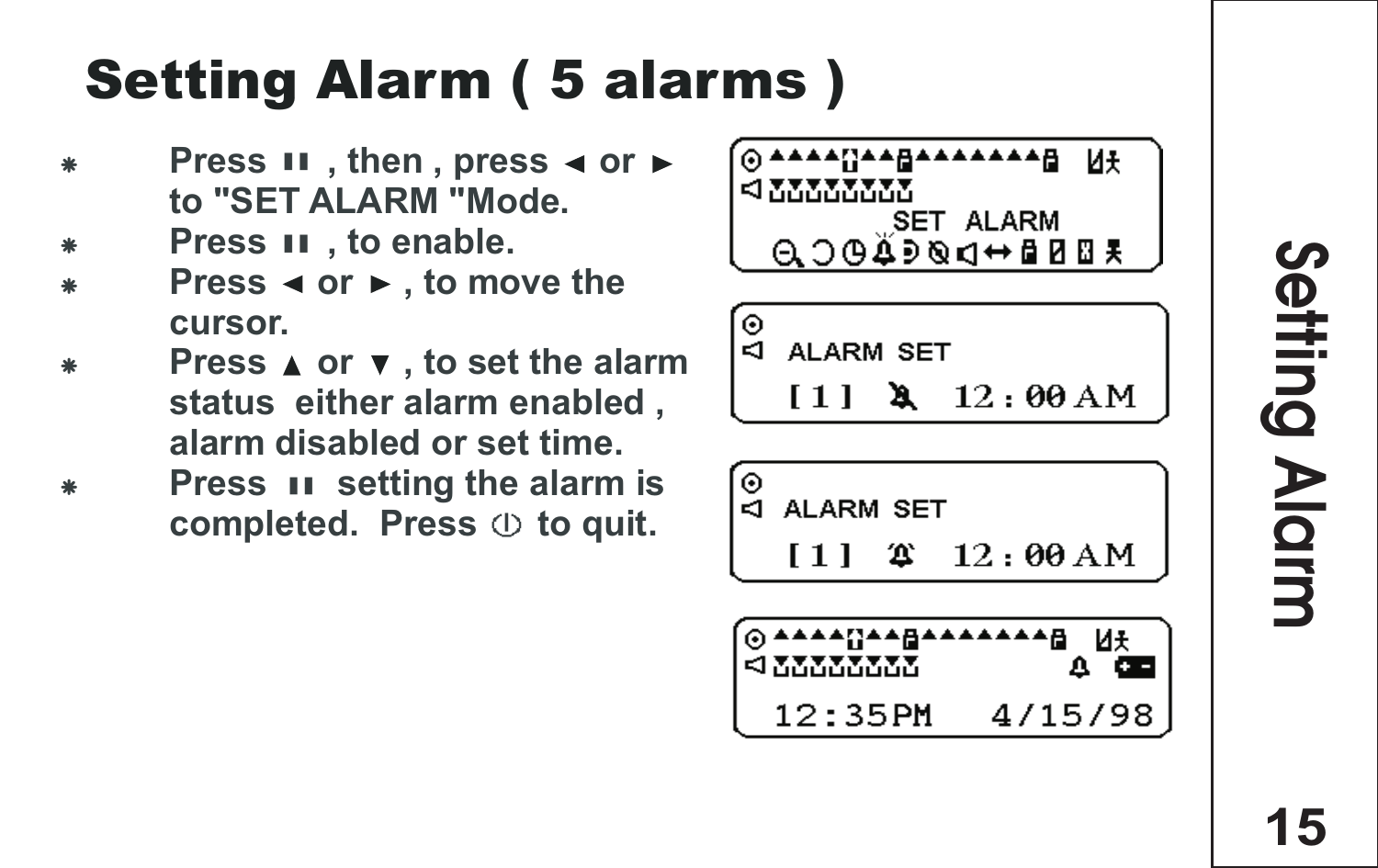## Setting Time And Date

- **Press II**, then, press ◀ or ▶ **once until "SET TIME " Mode is displayed.**
- **Press II. to enable set time...**
- **Press**  $\triangleleft$  **or**  $\triangleright$  **, to move the cursor to the hour / minute**  digit .Then press ▲ or ▼ **adjust each set of digits : AM/ PM/24 hr / month / day .**
- **Press II to activate the time** and date change. Press (b to **quit.**



**6** Setting Time And Date Setting Time And Date **1**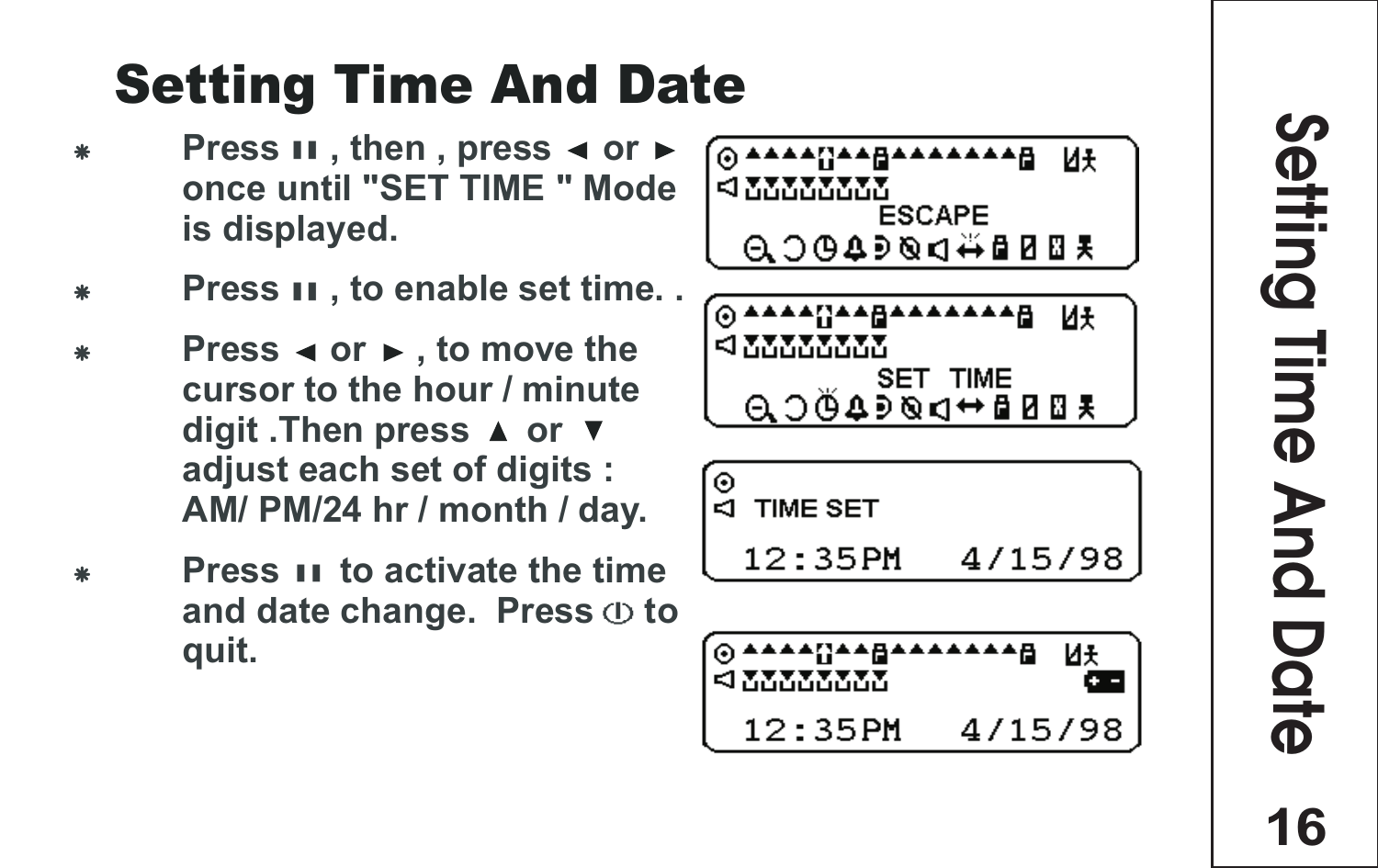## Setting Scroll

- **Press II**, then, press < or  $\triangleright$ . **to " SET SCROLL " Mode .**
- **Press II** , to enable scroll **automatically .**
- Press ► to set speed high, press < to set speed low or **off the auto scroll function.**
	- $(1)$   $\blacksquare$  -- Slow.
	- **(2) -- Middle.**
	- **(3) -- Fast.**
	- **(4) X -------- Off.**



Setting Scroll **7**Setting Scroll<br> **17**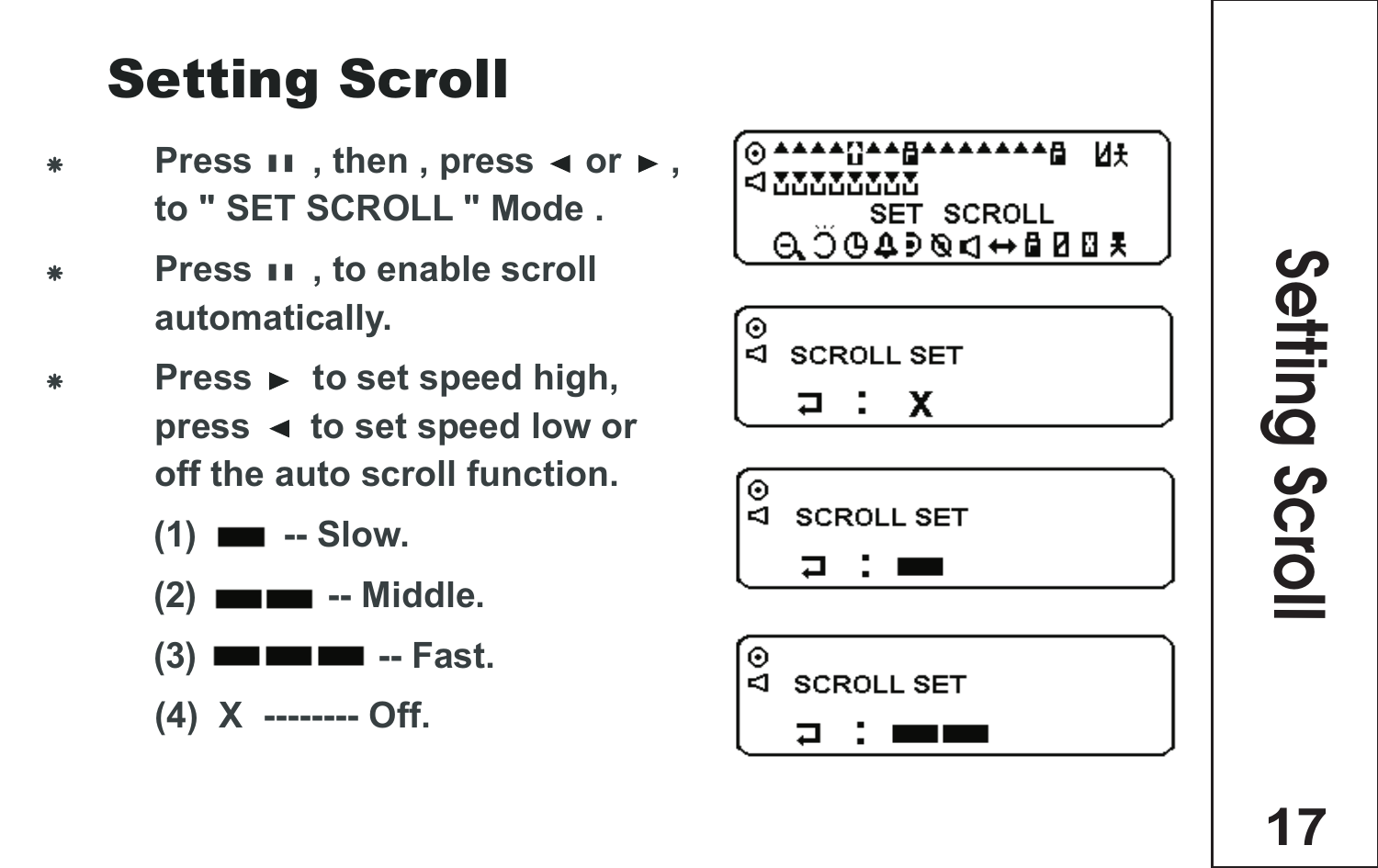When the Auto scroll is set. **the symbol is displayed on screen.**



Setting Scroll **8**Setting Scroll<br>Setting Scroll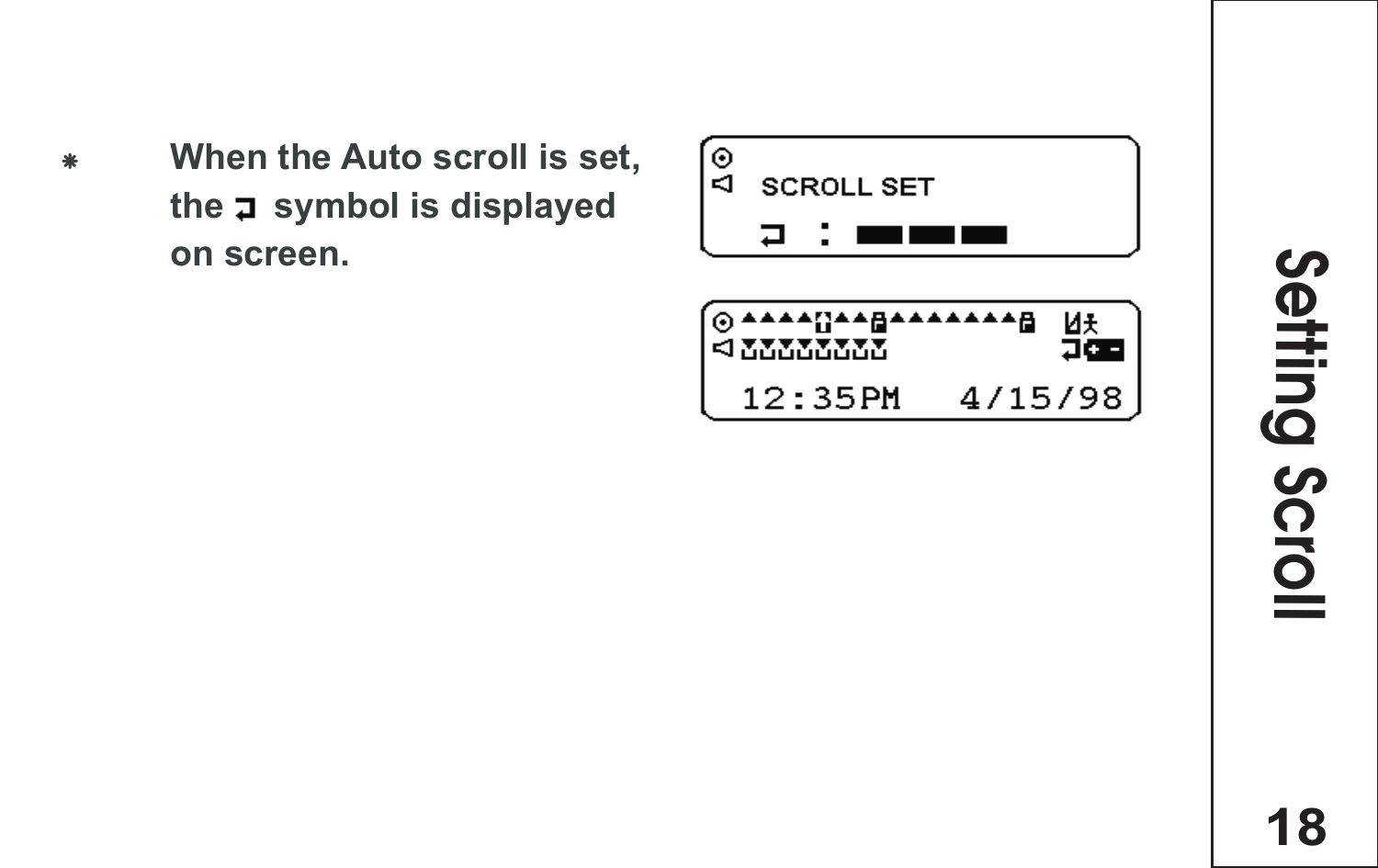## Setting Zoom In / Zoom Out

- **Press**  $\mathbf{H}$  , then press  $\blacktriangleleft$  or  $\blacktriangleright$ . to "ZOOM IN".(symbol  $\Theta$ , ), Then, press **u** to confirm...
- F **The letters on screen enlarge and become two lines to read.**
- Or press  $\triangleleft$  or  $\triangleright$  to move the **cursor again to " ZOOM OUT " (symble**  $\Theta$ **), and press <b>II to complete.**
- F **The letters on screen change to four lines to read.**

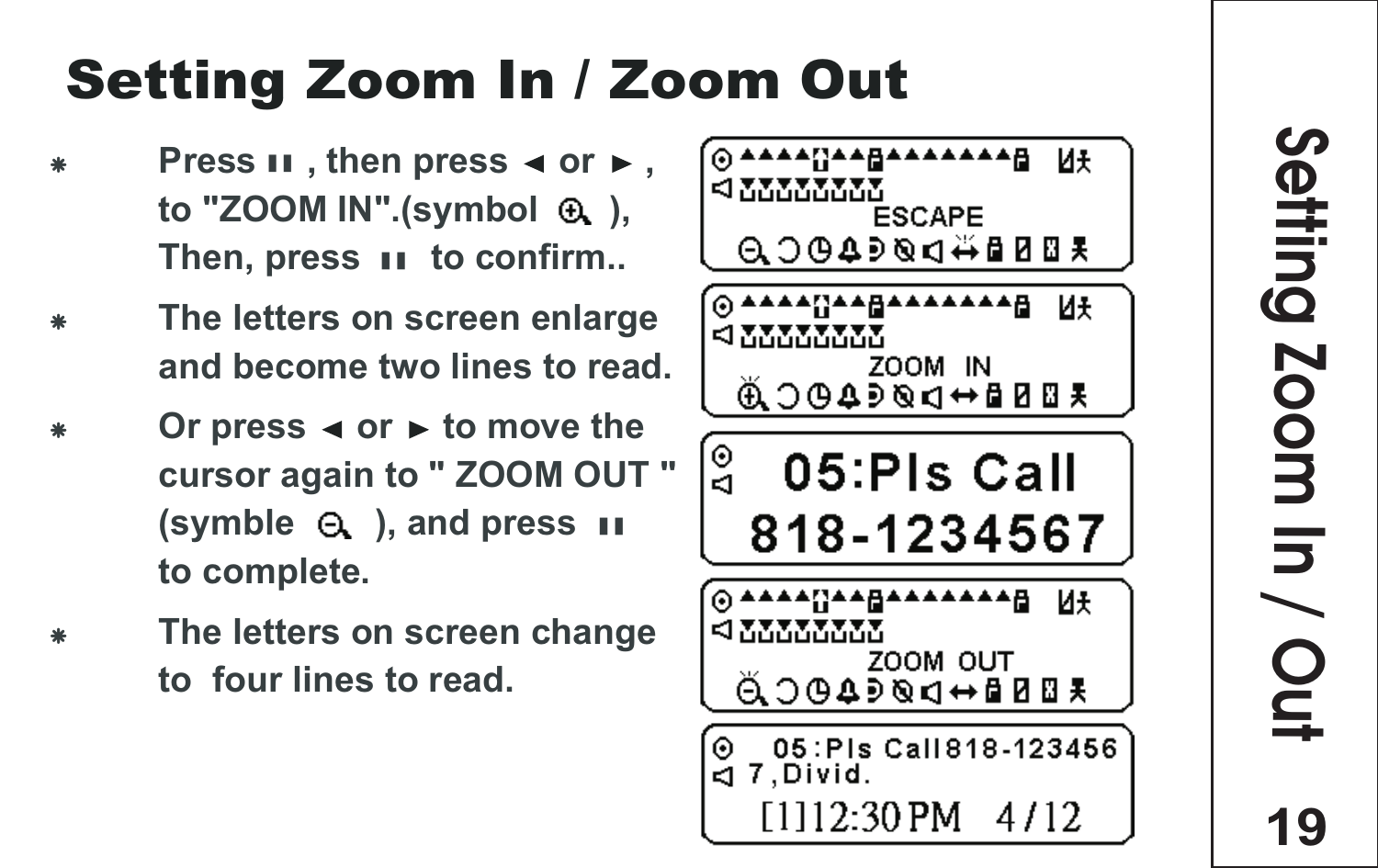# g Mail Drop

- **Press v** to move the **flashing icon in the second row .**
- **Press (I) . to read message or press**  $\rightarrow$  **or ► , to move the icon to the desired Mail drop. Readin**<br>
Press **v**<br>
flashing<br>
row.<br>
Press ①<br>
or press<br>
the icon<br>
drop.<br>
The featur<br>
Mail Drop





\* The features allows 14 sets



Naturally isolated by the world's highest mountain barriers. Tibetans also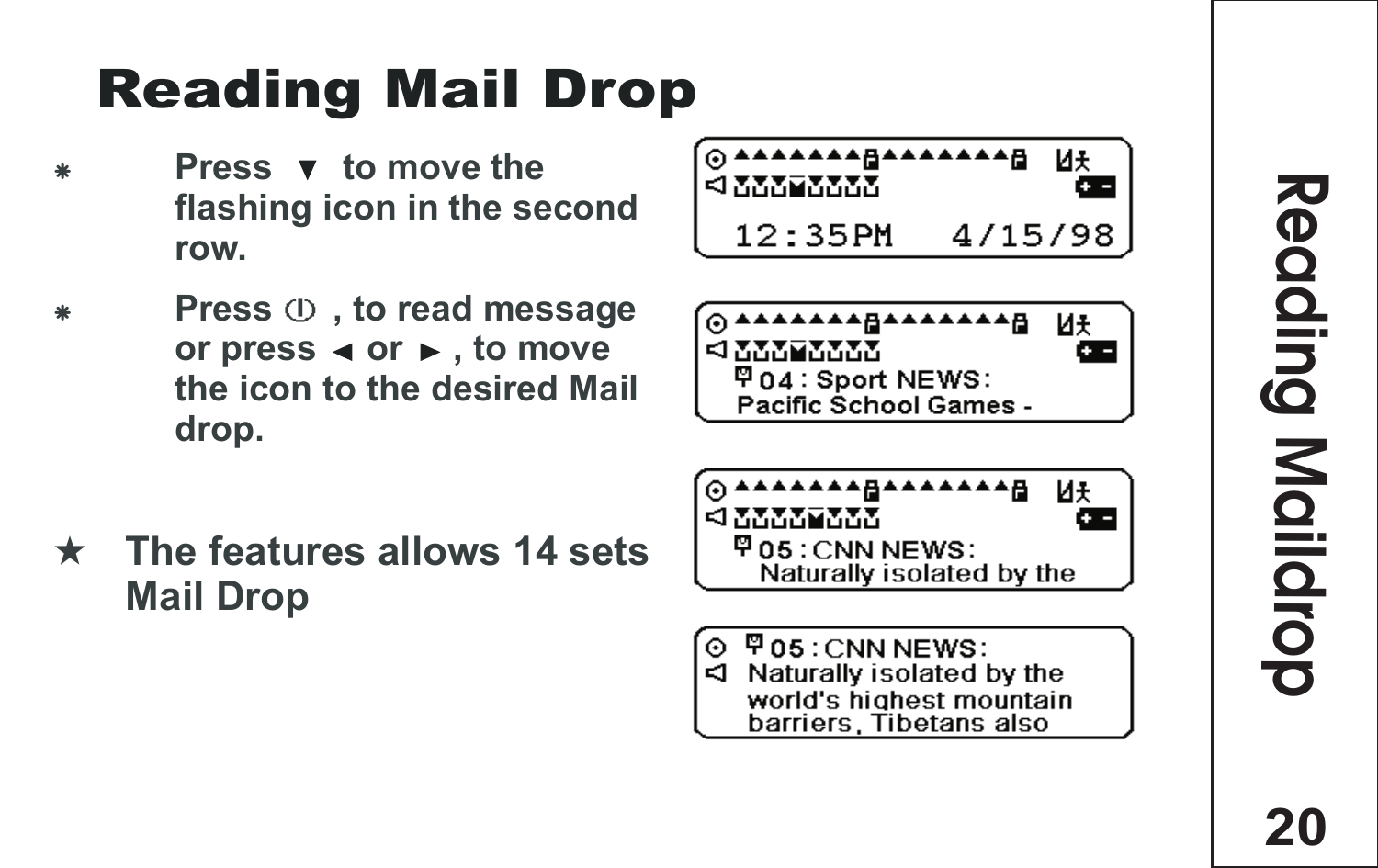## **Moving the Cursor**

- **Press**  $\triangleleft$  **or**  $\triangleright$  **to move cursor to the il icon flashes. indicating the present position of the message you are going to read. .**
	- **Press v** to move cursor to **the second row; " MAIL DROP AREA".**
		- **Press A to move the flashing icon to the top row; "MESSAGE AREA".**



Mov 3  $\boldsymbol{\Omega}$ き ወ **Cursor**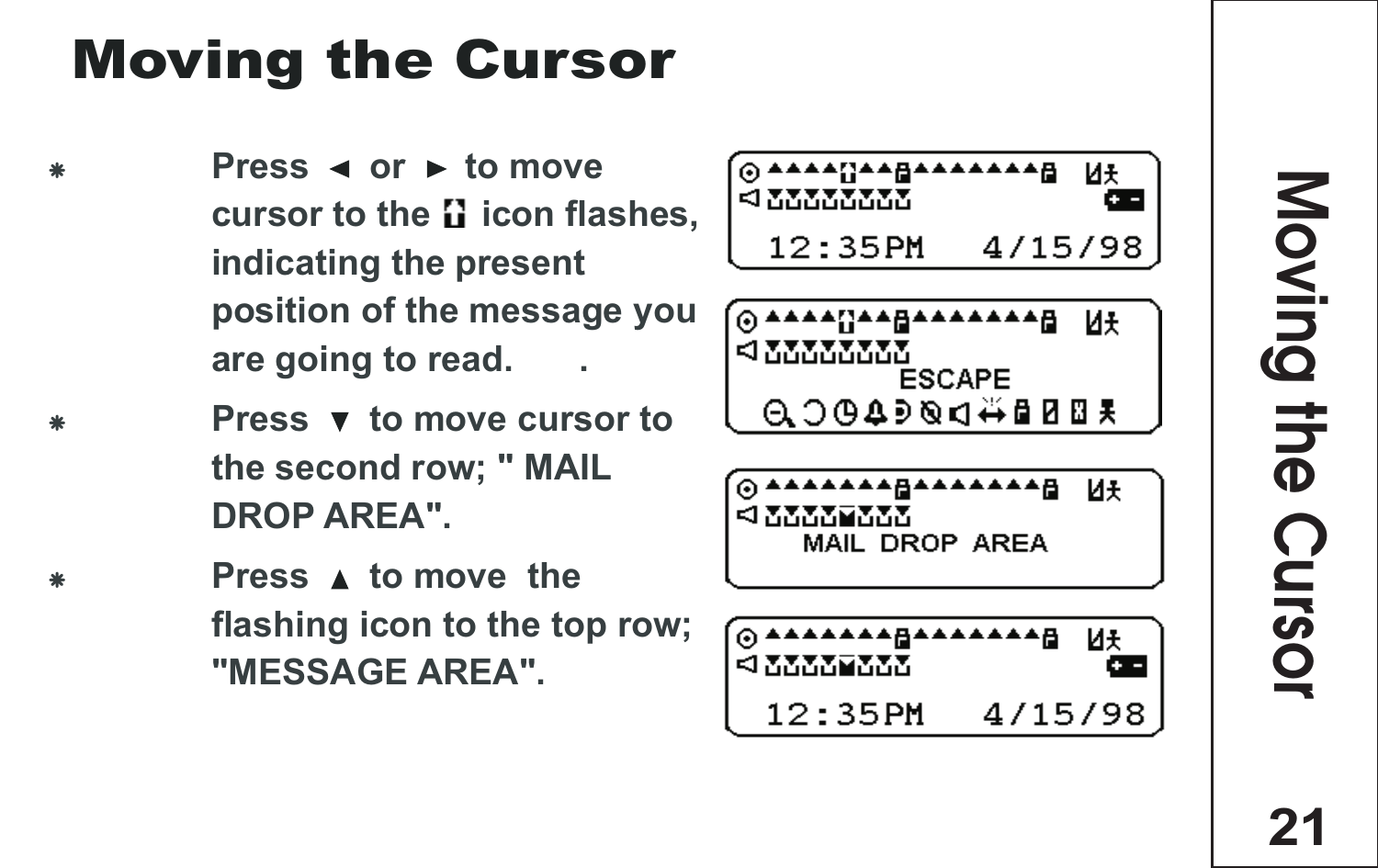## **Reading Personal Message**

- **Press**  $\triangleleft$  **or**  $\triangleright$  **, to move the flashing icon to the symbol.**
- Press (I), to read message.
- When the  $\neq$  symbol is **shown in the top left-hand corner of the display , this indicates the message status as a personal message.**

| [⊙▲▲▲▲;;▲▲@▲▲▲▲▲▲▲<br>IEMAAAAAAA |           |  |
|----------------------------------|-----------|--|
| 12:35PM                          | 4/15/98 l |  |

| @&&&&&&& <b>@</b> &&&&&&&<br><b><lexalese< b=""></lexalese<></b> |           |  |
|------------------------------------------------------------------|-----------|--|
| 12:35PM                                                          | 4715798 l |  |

$$
\begin{array}{c}\n\textcircled{3} \overline{3} \text{ 01:PIs} \text{ Call818-123456} \\
\textcircled{4} \overline{7} \text{ , Divid.} \\
\textcircled{1112:30 PM} \quad 4/12\n\end{array}
$$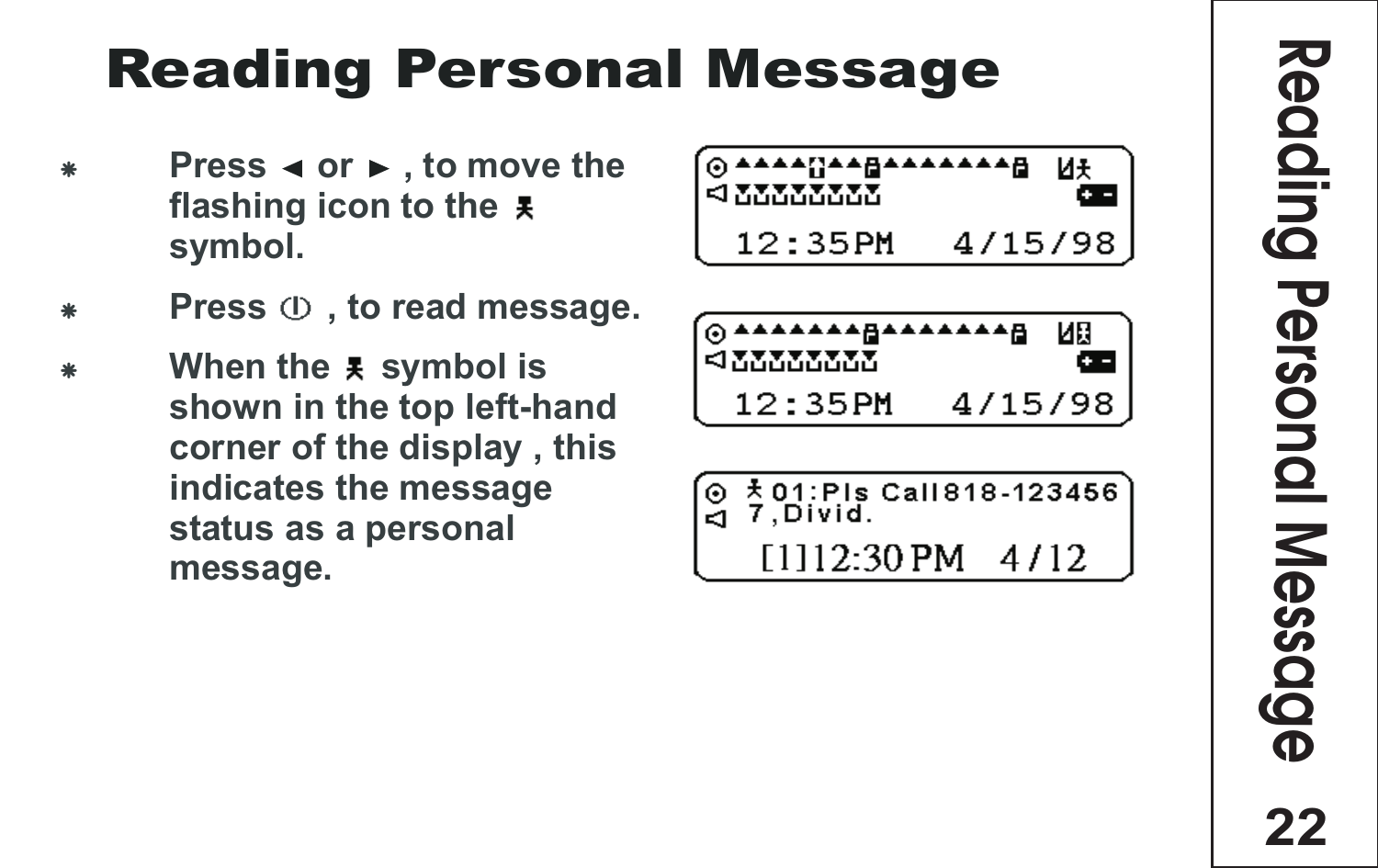## **Reading Full Message**

- **Press < or ►, to move the flashing icon to the symbol.**
- Press  $\oplus$ , to read message.
- When the **u** symbol is **shown in the top left-hand corner of the display ,it indicates the message status as a full message.**





$$
\begin{array}{c|c}\n\hline\n\text{Q} & \text{M01:PIs} \\
\hline\n\text{Q} & 7, \text{Divid.} \\
\hline\n\end{array}
$$
\n
$$
\begin{array}{c}\n\text{L1112:30 PM} & 4/12\n\end{array}
$$

**2 3** 3 **limited** Reading Full Message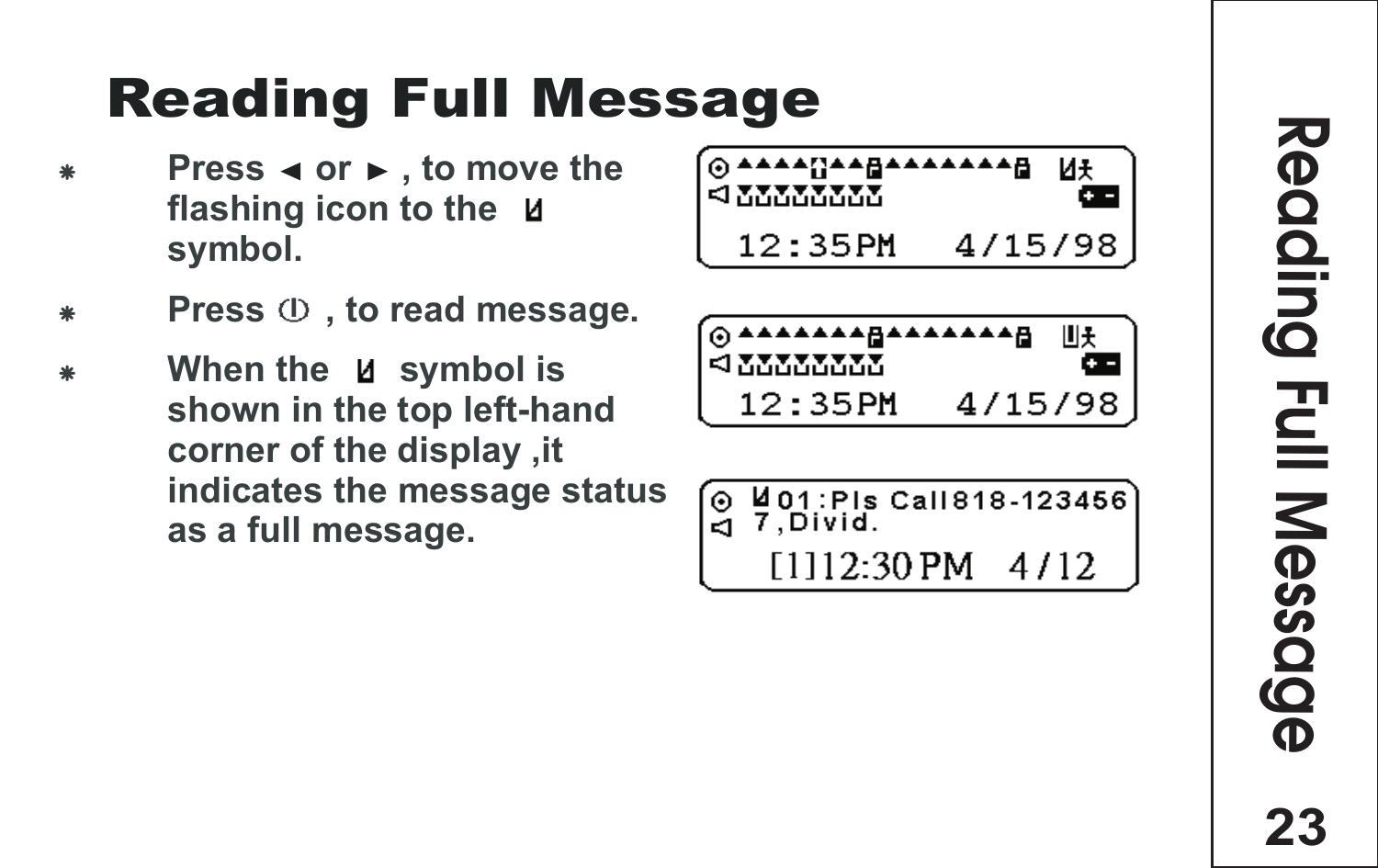## **Backlighting**

**You can manually activate the back-lit at any time by pressing and holding (b) for three seconds . If no other buttons are pressed, the back-lit automatically turns off when the pager returns to the standby mode .**

## Duplicate Message

**When the pager receives a duplicate message, only the latest message will be displayed on the LCD screen. The** symbol shown in the top **left-hand corner of the display , indicates the message status as a "Duplicate Message".**

© #05:PIs Call818-123456  $[1112:30$  PM  $4/12$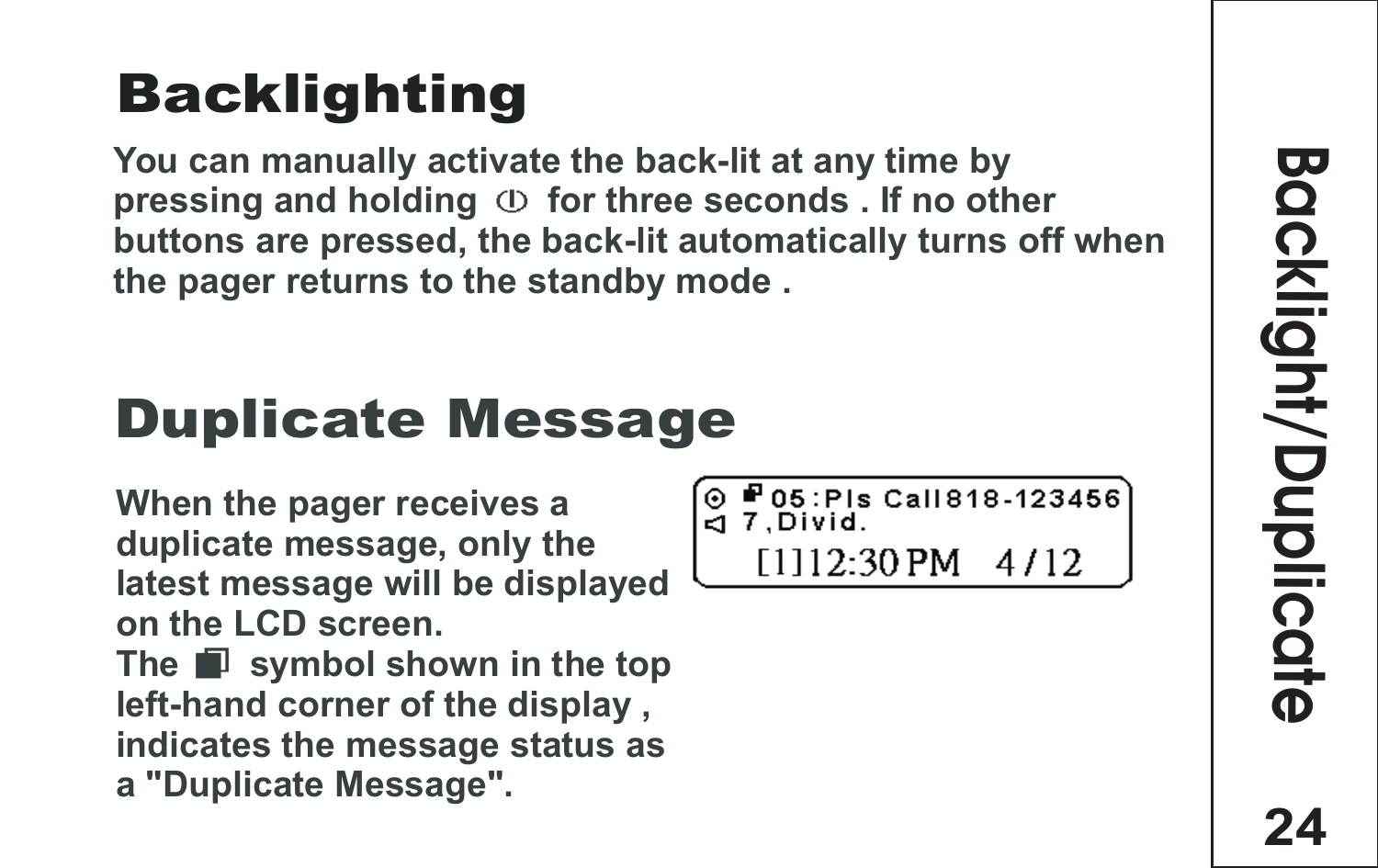**If the error message is received. The symbol is shown in the top left-hand corner of the display , indicates the message status as a Error Message**<br>If the error message is receive<br>The **ight** symbol is shown in the<br>left-hand corner of the display<br>indicates the message status a<br>Error message.

## **Battery Gauge**

**The battery indicator is located on the status screen and keeps you informed of battery energy level. The**  three indicators range from **(full)**,  $(1/2)$ ,  $\Box$  (low). Whenever the **low battery shows on display, Please replace the new battery to make sure the pager is in receivable condition.**

05:Pls Call 818-123456 Ā  $7.017$  $[1112:30$  PM  $4/12$ 

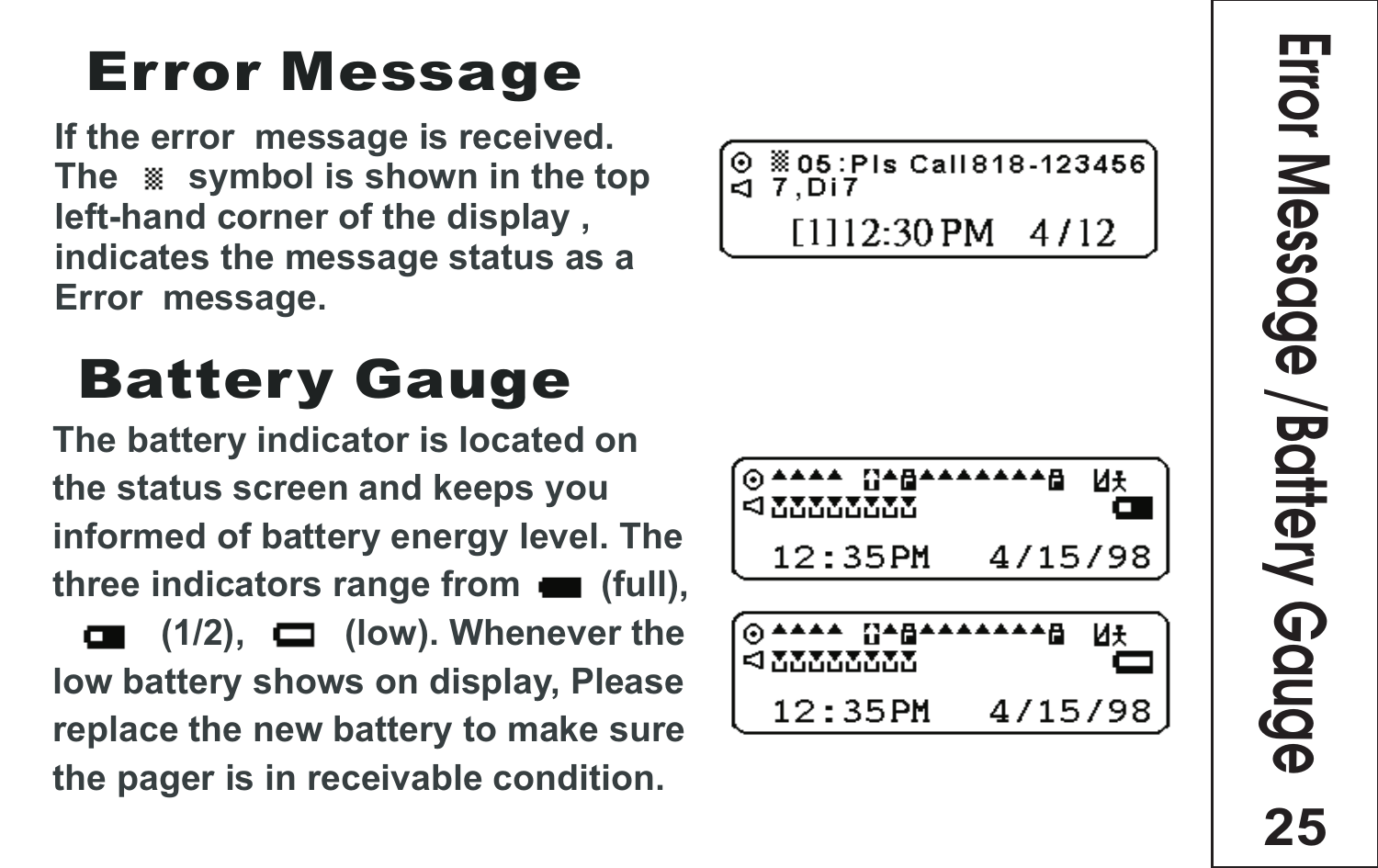## Set Mail Drop Aler t

- **Press V to move the cursor to the "MAIL DROP AREA"..**
- **Press II**, to display the **function menu.**
- **Press**  $\triangleleft$  **or**  $\triangleright$  **, to move the cursor to set mail drop alert, "CHIRP ON". If you already turned on the alert, the screen will show "CHIRP OFF".**
- **Press II**, to activate the function .Or press  $\circlearrowleft$ , to exit **the function .** F



**2**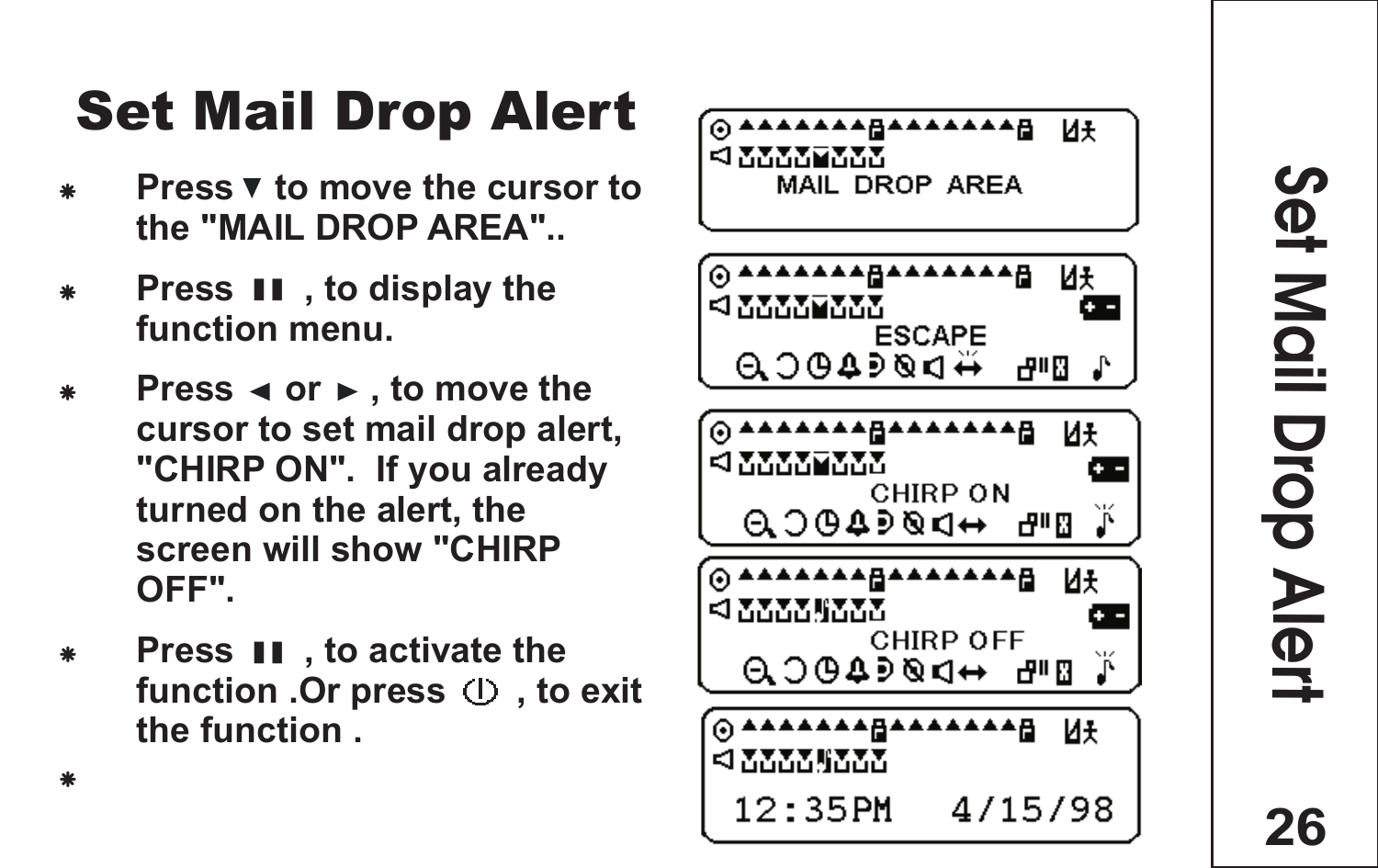## Set Mail Drop History

- The user could select how **many sets they want under "Mail Drop" cursor .**
- **Move the cursor to "MAIL DROP AREA".**
- Press **II** then press ► to the " **SET HISTORY"**
- **Press II to into select "Sets".**
- **Press**  $\triangleleft$  **or**  $\triangleright$  **to move the "** $\triangle$ **" When you move the "**  $\triangle$  **" to under "5", it means you select 5 sets under this cursor. Move to "8", means 8 sets.**
- **Press II to confirm your setting.**



*Pet Mail Drop History* Set Mail Drop History